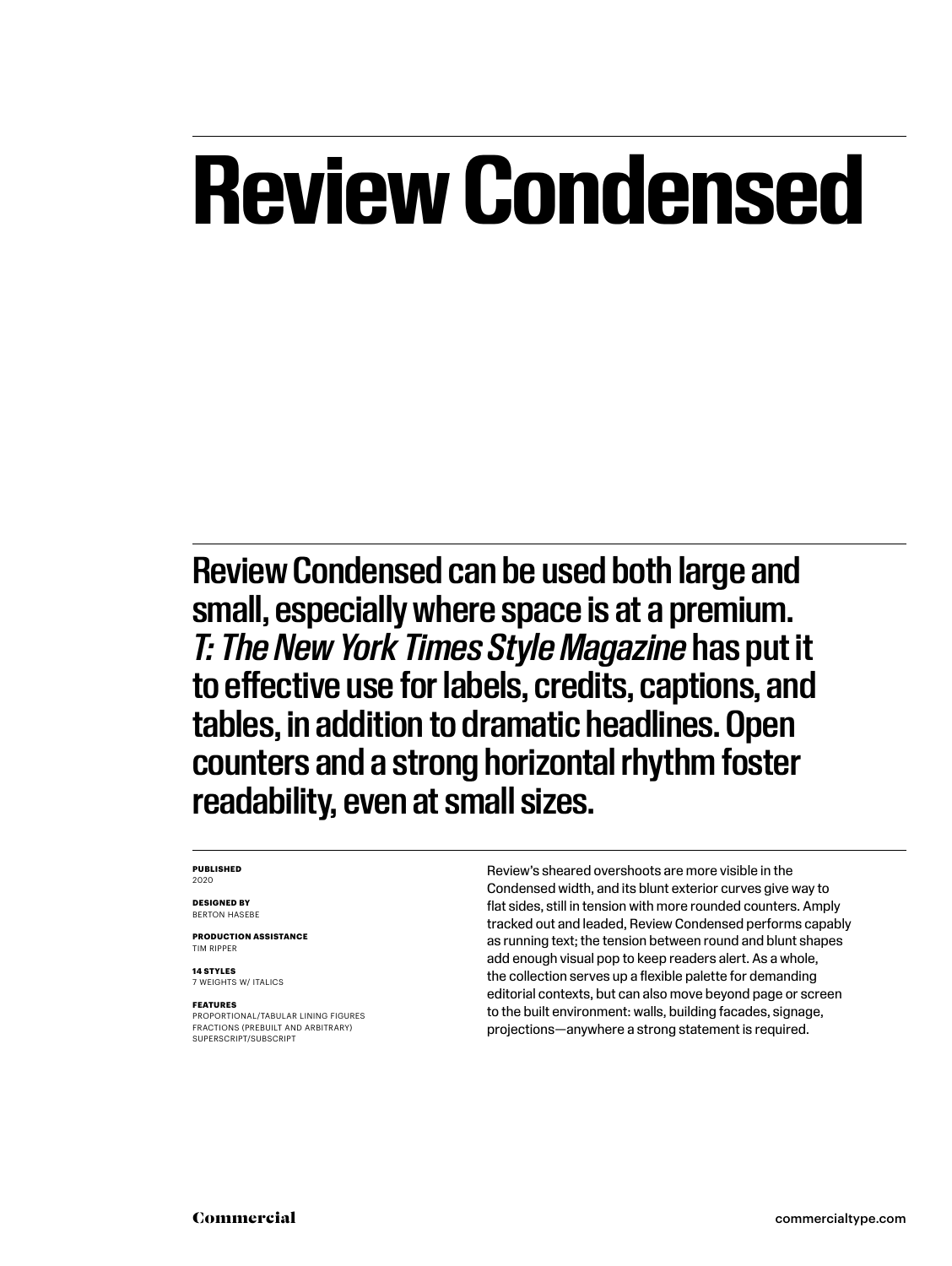Review Condensed Thin *Review Condensed Thin Italic* Review Condensed Light *Review Condensed Light Italic* Review Condensed Regular *Review Condensed Regular Italic* Review Condensed Medium *Review Condensed Medium Italic* **Review Condensed Bold** *Review Condensed Bold Italic* Review Condensed Heavy *Review Condensed Heavy Italic* Review Condensed Black *Review Condensed Black Italic*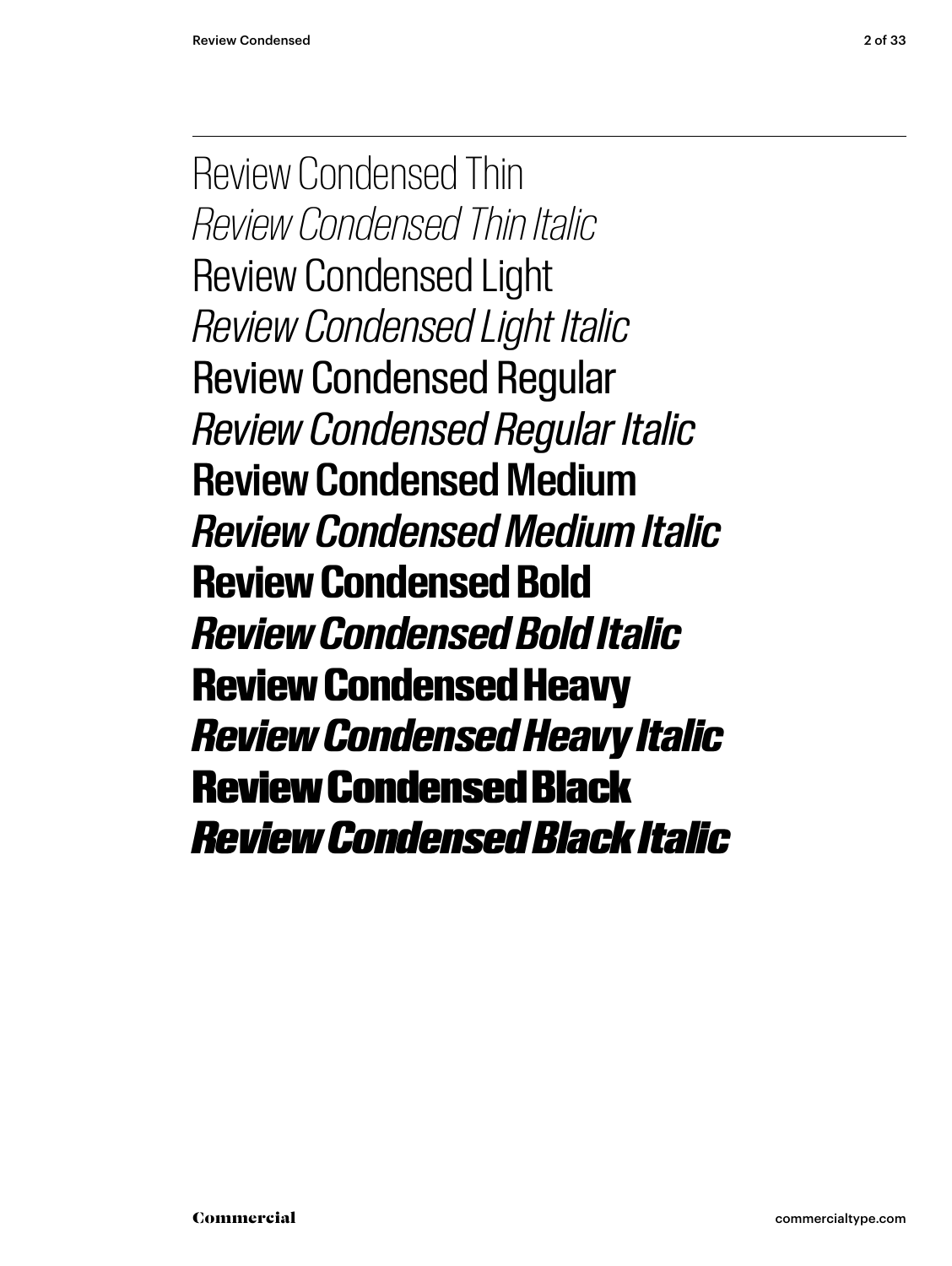## STARK CONTRAST Western Palearctic.

REVIEW CONDENSED THIN, 70 PT

# *PRAGMATIC IDEAL Di solito si designa*

REVIEW CONDENSED THIN ITALIC, 70 PT

REVIEW CONDENSED LIGHT, 70 PT

# UKSZTAŁTOWANY Test of leadership

*TEINE PÕLVKOND Lập thể phân tích*

REVIEW CONDENSED LIGHT ITALIC, 70 PT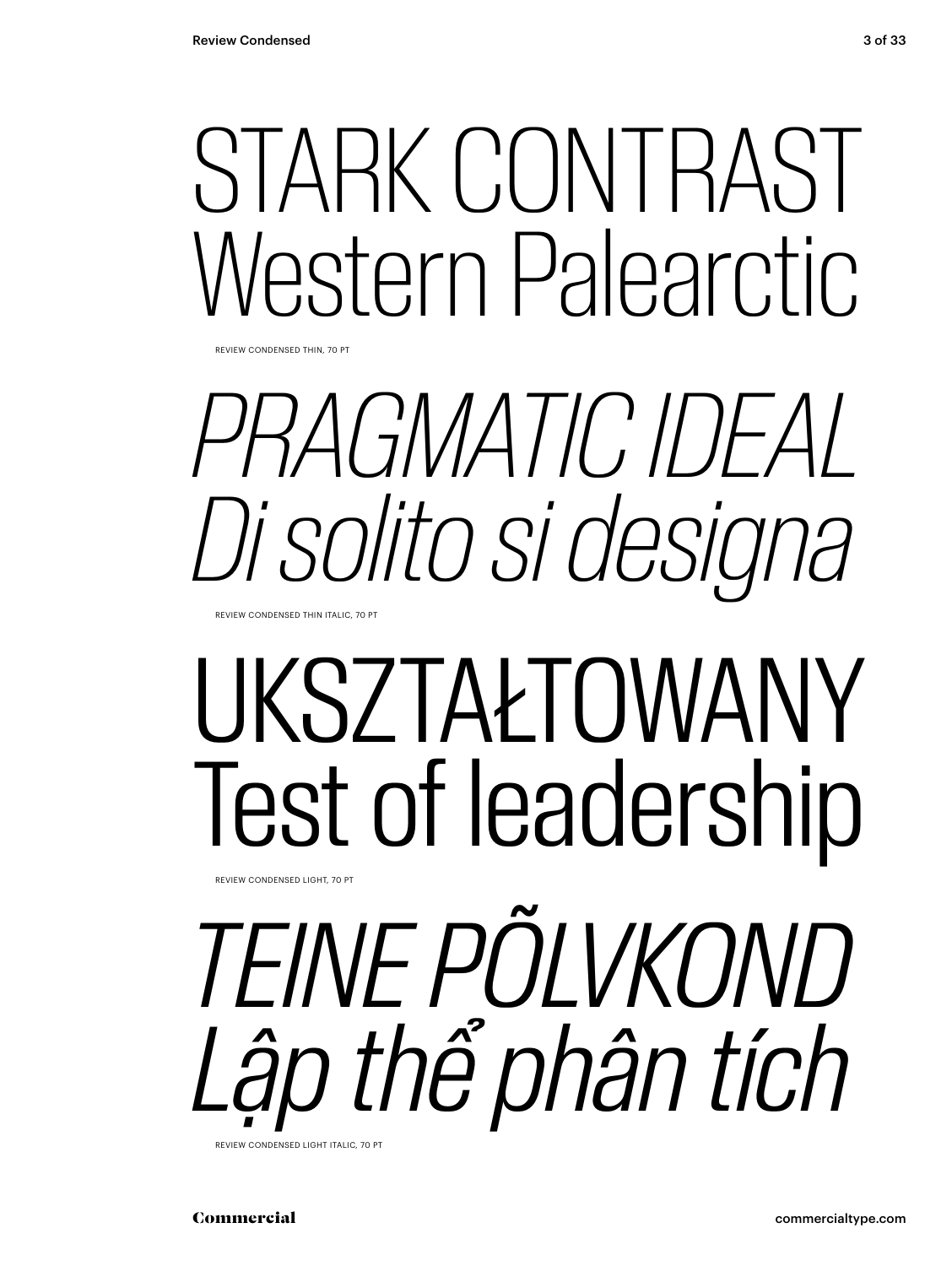## KOEPELVORMIGE Network contact

REVIEW CONDENSED REGULAR, 70 PT

## *ƏDƏBI MÜKAFAT El vanguardismo* REVIEW CONDENSED REGULAR ITALIC, 70 PT [ALTERNATE K M]

## SOLID ETIOLOGY Pedaço de terra REVIEW CONDENSED MEDIUM, 70 PT [ALTERNATE a]

*WIDELY PANNED Nearly 4.7 acres*

REVIEW CONDENSED MEDIUM ITALIC, 70 PT [ALTERNATE W]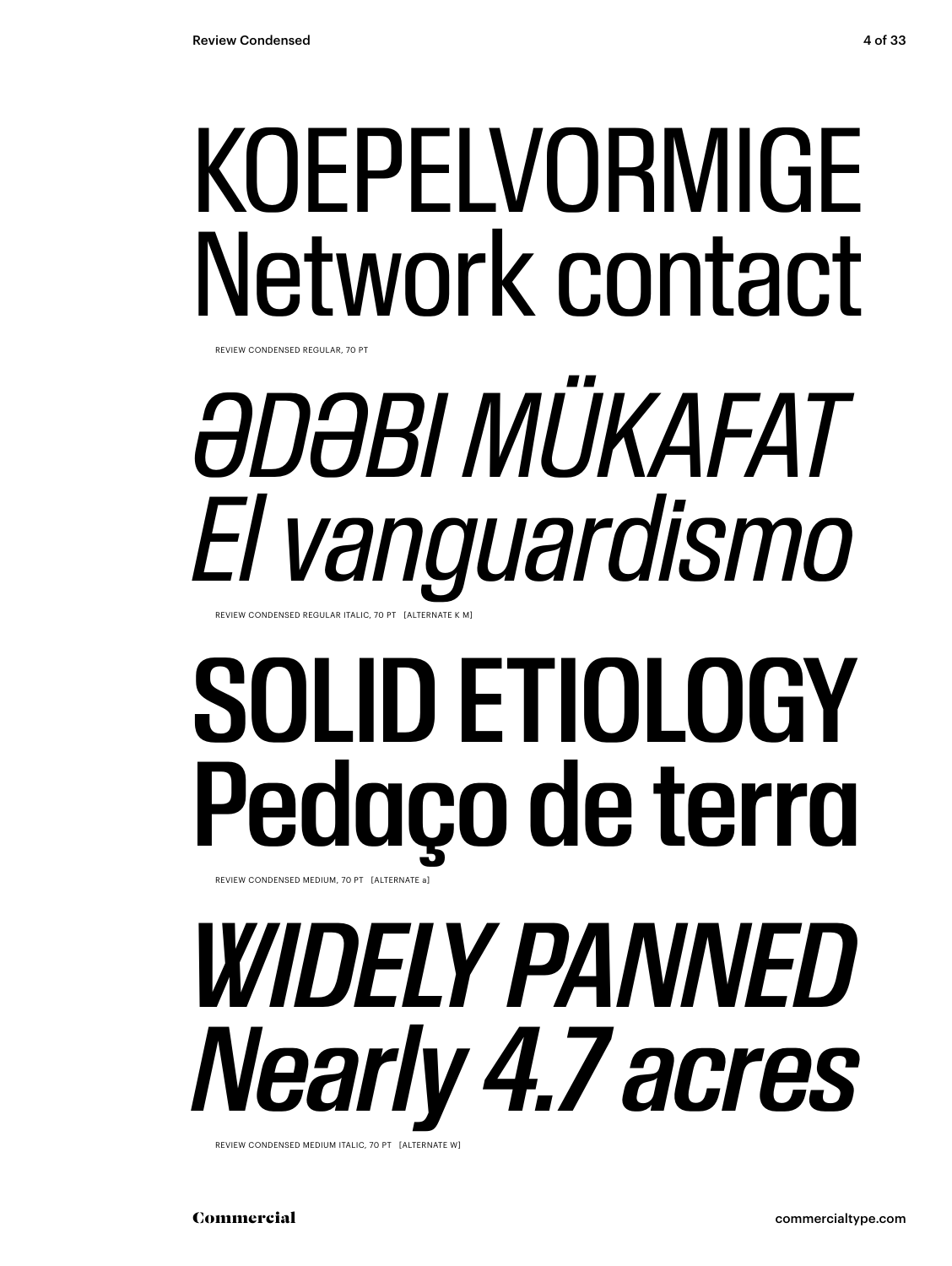## **RUNWAY SHOW 31 milyong taon** REVIEW CONDENSED BOLD, 70 PT

*GROẞGRUPPEN Official product*

REVIEW CONDENSED BOLD ITALIC, 70 PT [ALTERNATE R]

# **ASTUTE POLI** ital mediu

REVIEW CONDENSED HEAVY, 70 PT [ROUND DOTS, ALTERNATE g]

# *NEW RHETORIC Jen jedna jejich*

REVIEW CONDENSED HEAVY ITALIC, 70 PT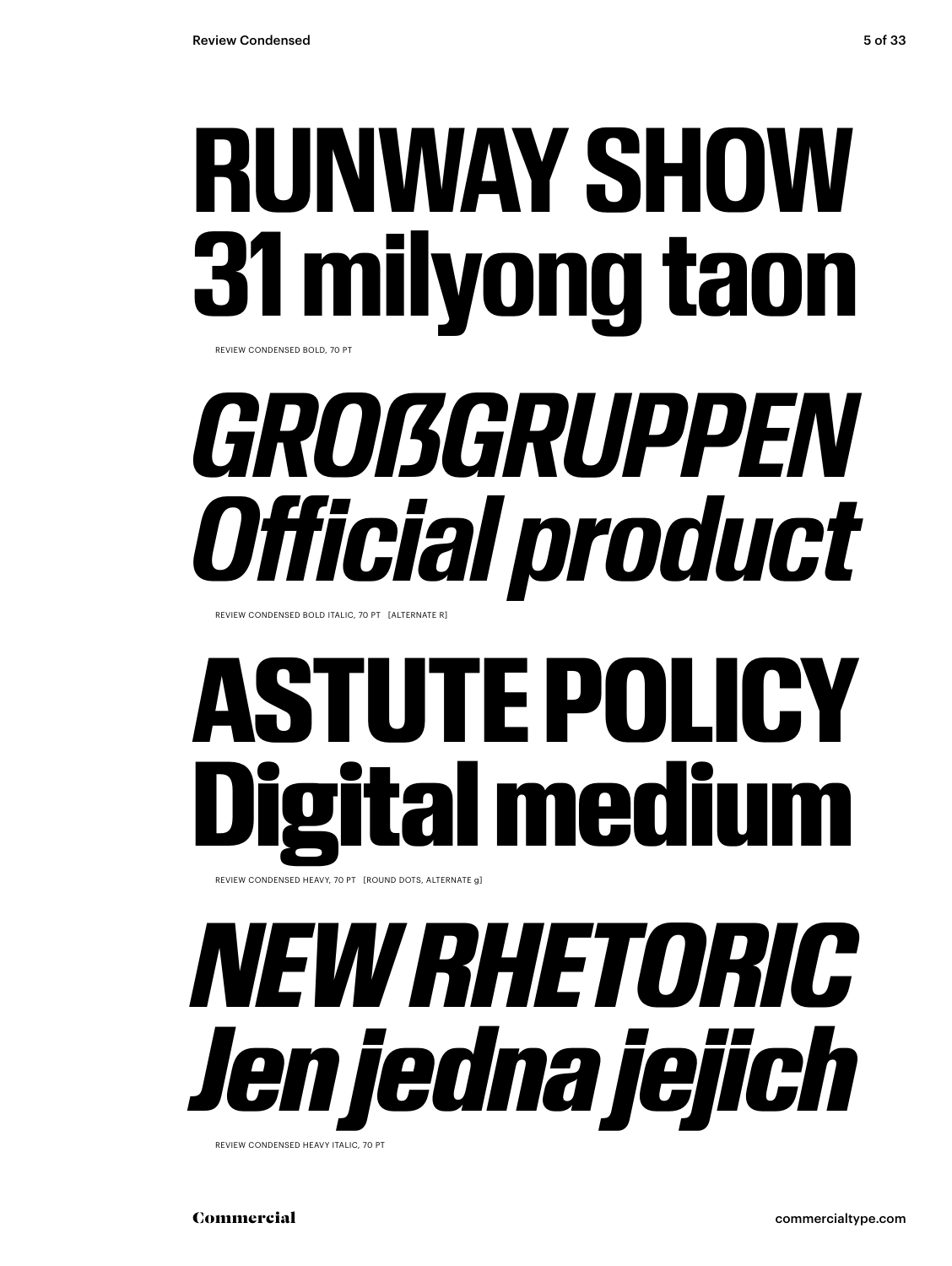

REVIEW CONDENSED BLACK, 70 PT [ALTERNATE a]

## *FASHION WEEK Autumn recipe*

REVIEW CONDENSED BLACK ITALIC, 70 PT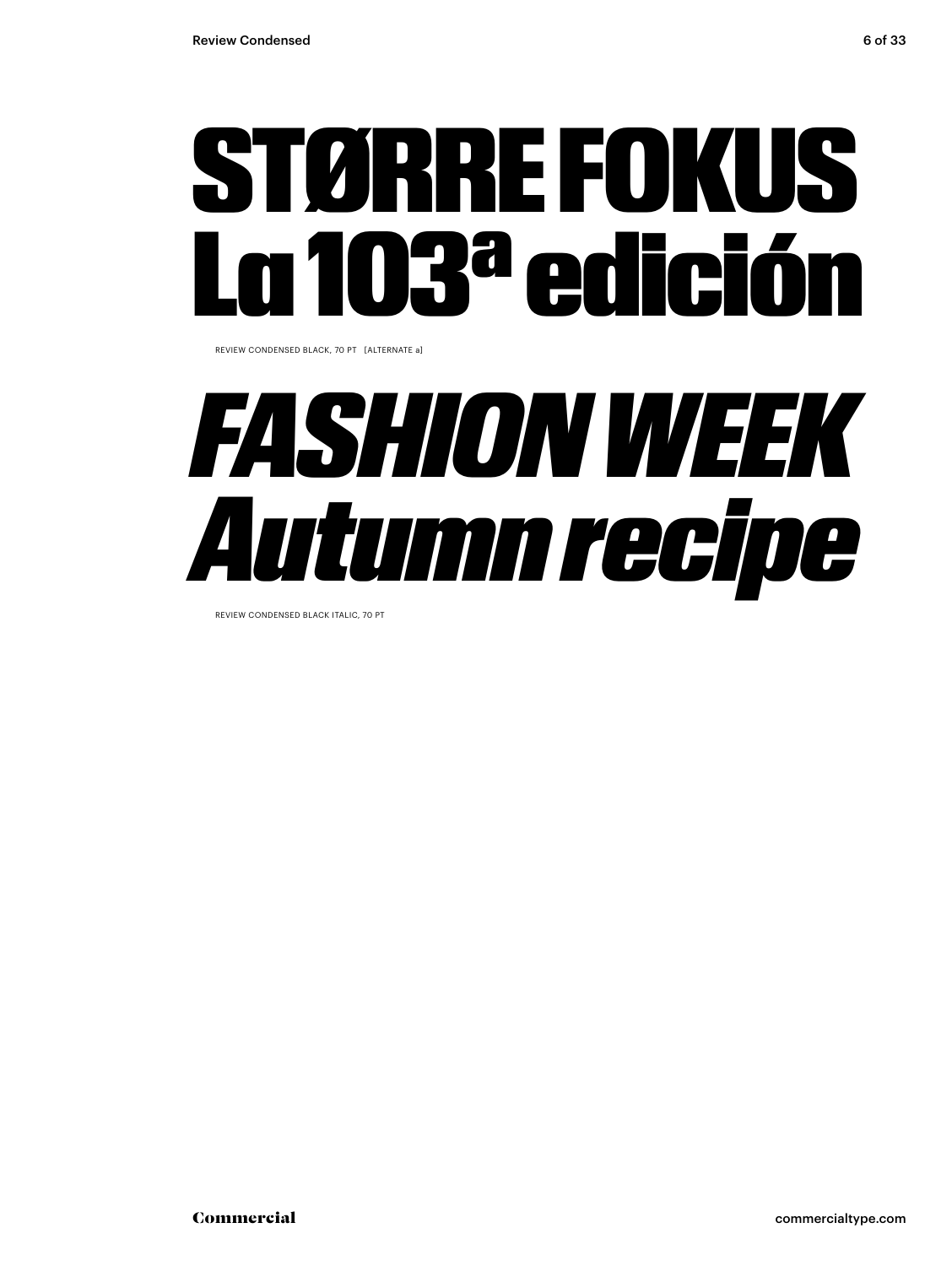The Wisconsin Historical Society NORTHEASTERN SACRAMENTO *Hopes were high in late October*

**EVIEW CONDENSED THIN** 

A final \$18.61 billion investment AKO OCHRAŇOVAŤ A ROZVÍJAŤ *Opening a new learning center*

EVIEW CONDENSED LIGHT, LIGHT ITALIC, 40 PT [ALTERNATE R

## Dispută teritorială cu Lituania WATER-TYPE DYNAMOMETER *Promoting historic languages*

REVIEW CONDENSED REGULAR, REGULAR ITALIC, 40 PT [ALTERNATE W M]

### The last minute substitution TERÜLET ROMANIZÁLÓDOTT *Tòa phúc thẩm Hình sự được*

REVIEW CONDENSED MEDIUM, MEDIUM ITALIC, 40 PT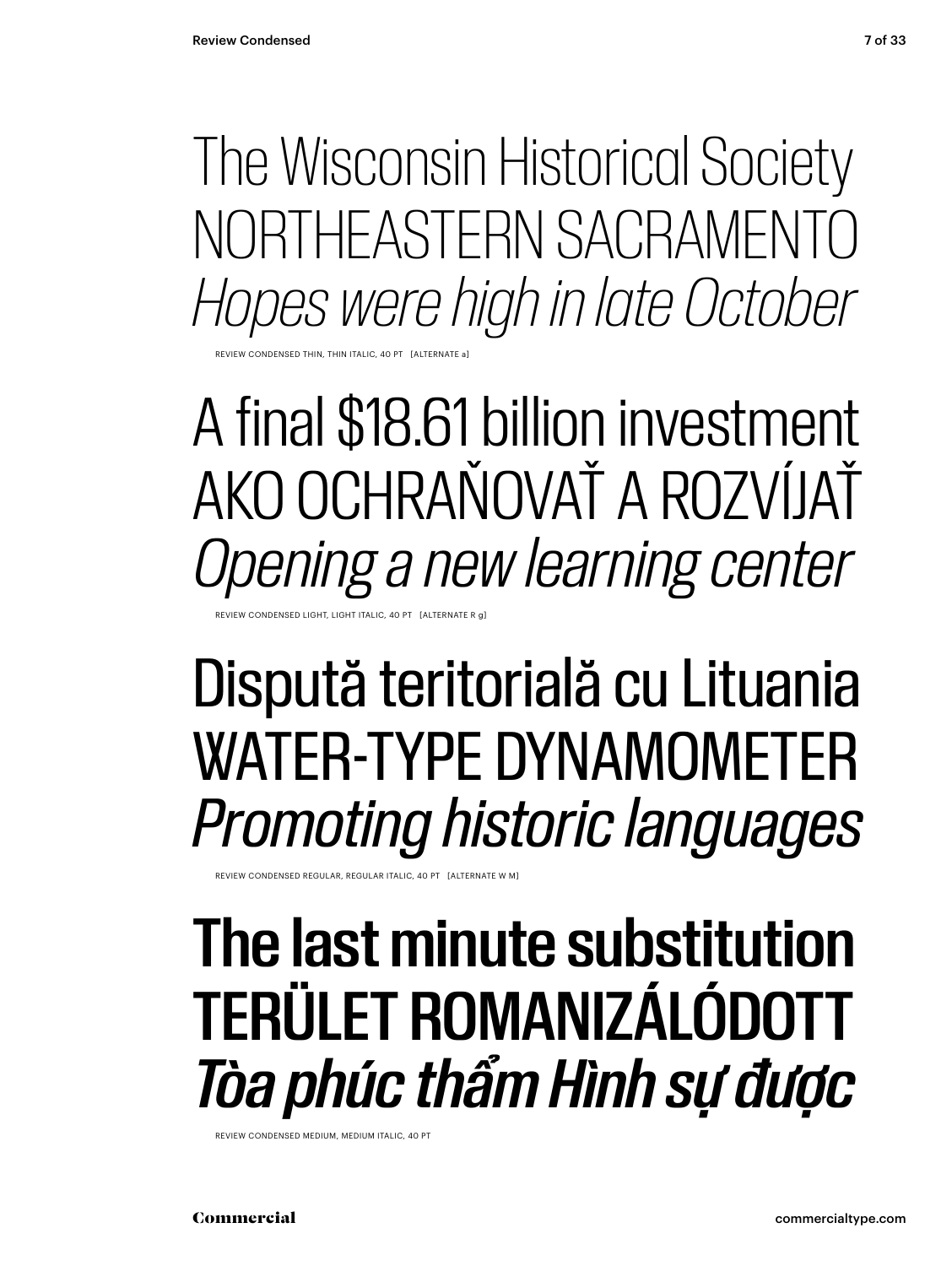### **Şimal ölkələrinin bir hissəsi VERY SINGULAR AESTHETIC** *200 Most Influential Works*

REVIEW CONDENSED BOLD, BOLD ITALIC, 40 PT

### Alternative content review KONSULTERENDE DETEKTIV *L'étude phytosociologique*

REVIEW CONDENSED HEAVY, HEAVY ITALIC, 40 PT

### Works on the ethics board LEGAL ADVOCACY GROUPS *Teilsouveränen Kantonen*

REVIEW CONDENSED BLACK, BLACK ITALIC, 40 PT [ROUND DOTS]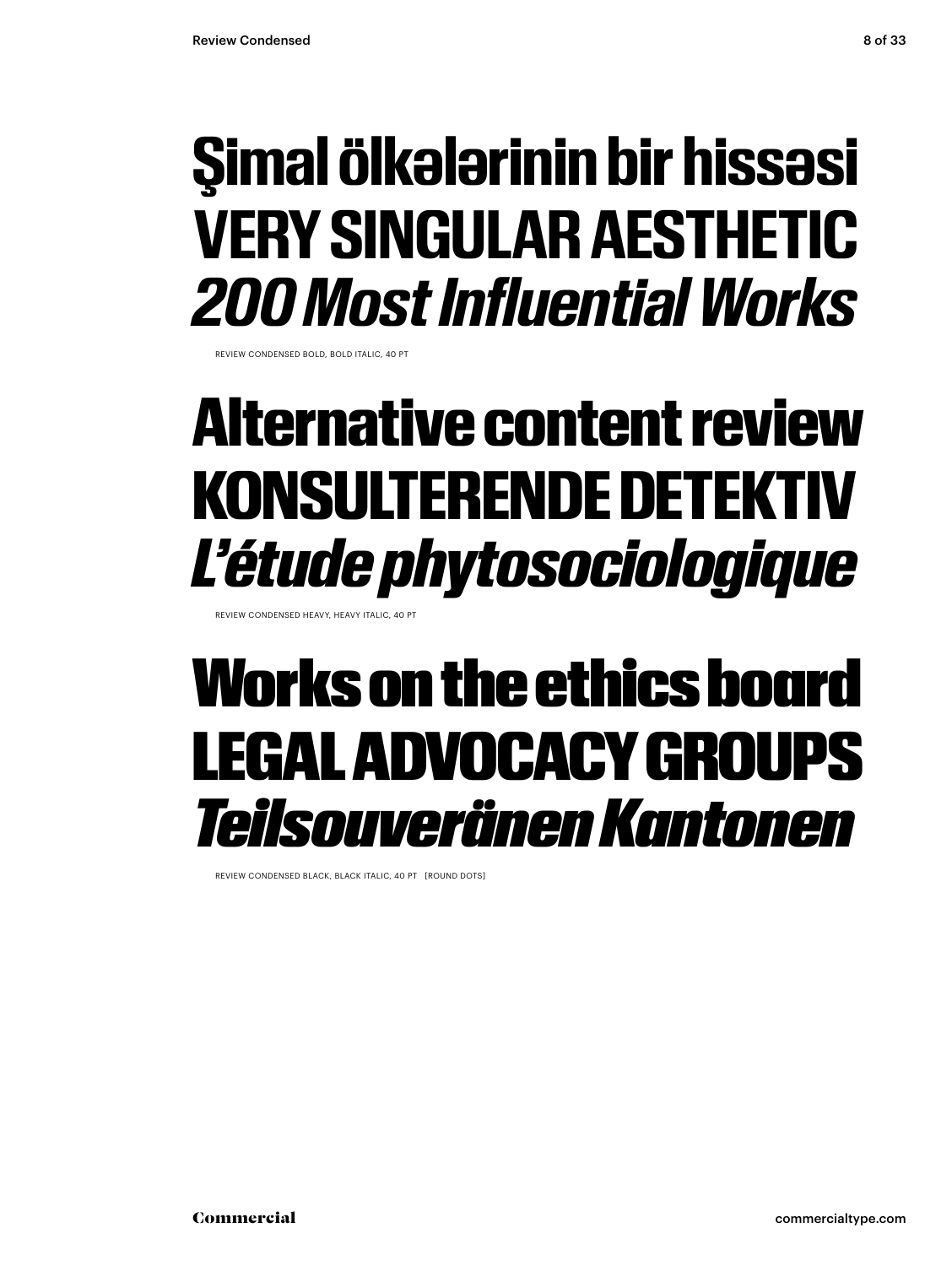La filosofia morale è legata ad altre discipline come la FORMED A COMPLETE IDEA OF THE PHENOMENON *Sampled 85,300 adults across Metropolitan France*

REVIEW CONDENSED THIN, THIN ITALIC, 25 PT

Began her career at the local newspaper in 2004 HUWA PAJJIŻ KOMPLETAMENT MAGĦLUQ BL-ART *Vydavateľstvo jedna z najvýznamnejších českých* REVIEW CONDENSED LIGHT, LIGHT ITALIC, 25 PT

The construction of Japan's National Route 145 NJEMU DNEVNO PROĐE IZMEĐU 2 I 4 BRODOVA *Credited with discovering 7 new native dialects*

REVIEW CONDENSED REGULAR, REGULAR ITALIC, 25 PT

Oevers van het meer zijn in het noorden hoog STUNNING UPSET IN RUN UP TO '20 ELECTION *Nakapalibot sa golpo ay ang Helsinki at Tallin*

REVIEW CONDENSED MEDIUM, MEDIUM ITALIC, 25 PT [ROUND DOTS, ALTERNATE a]

### **Í siðfræði er ekki reynt að lýsa raunverulegri PICKFORD COMPETED AT THE HIGHEST LEVEL** *Discredited by leading scientific authorities*

REVIEW CONDENSED BOLD, BOLD ITALIC, 25 PT [ALTERNATE K g]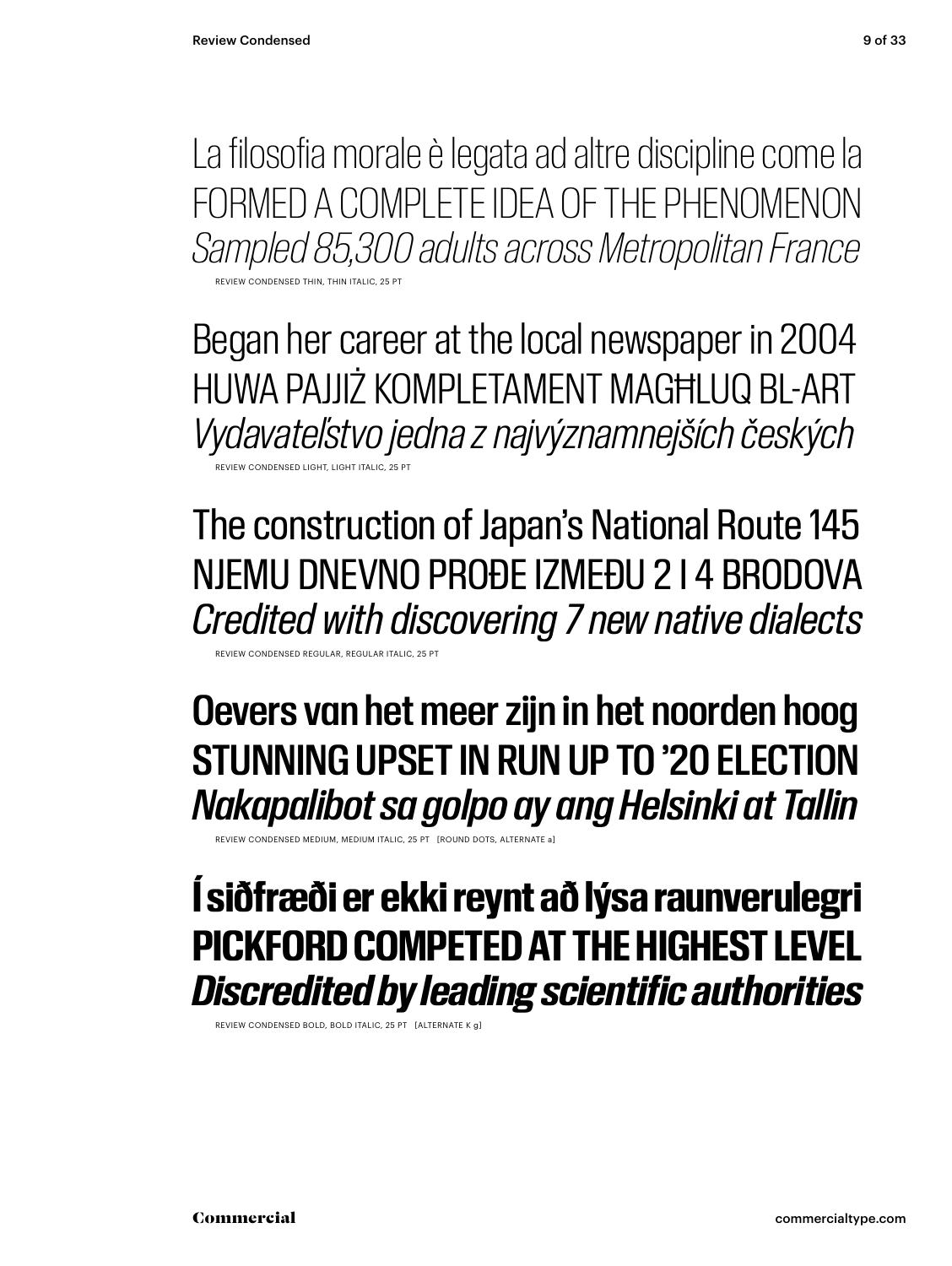### Its largest nationwide audience at the time THE INSIDE STORY OF ONE ADMINISTRATION *Die Stadtbezirke werden ihrerseits zu acht*

REVIEW CONDENSED HEAVY, HEAVY ITALIC, 25 PT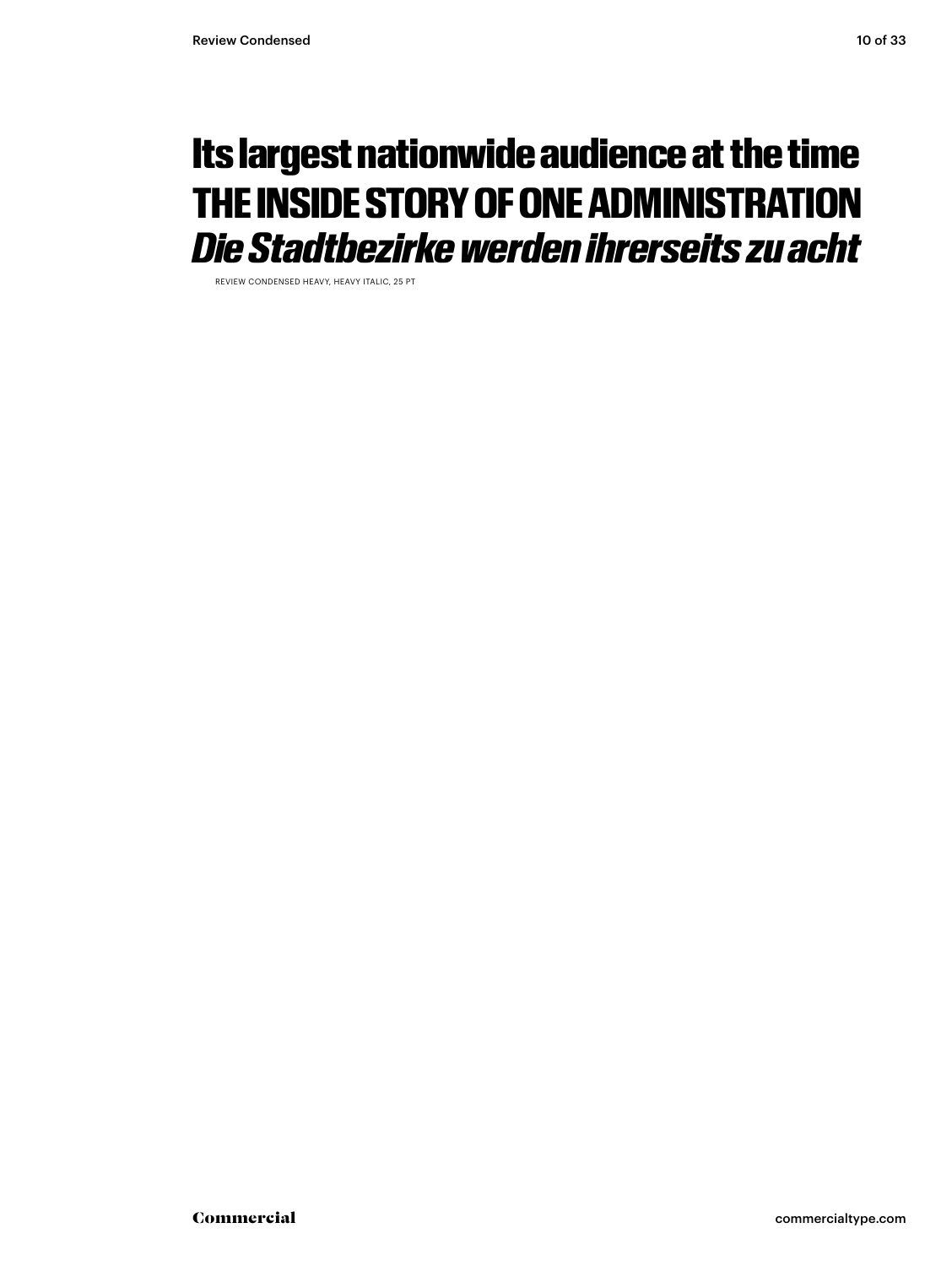ESTA VERSÃO DO CIRCUITO CONSISTIA NUM CIRCUITO MUITO RÁPIDO Krankheitsbedingt unterbrach er die universitäre Lehre in Heidelberg für *THE SECRETARIAT IS TRADITIONALLY LED BY THE DIRECTOR-GENERAL Specifies categories of individuals who are eligible to make nominations*

REVIEW CONDENSED THIN, THIN ITALIC, 18 PT [TRACKING +4]

THE DOMESDAY BOOK HAS ENTRIES FOR MANY COMMOTES IN 1081 Eto ay sina Yoichiro Nambu ng Enrico Fermi Institute ng Pamantasan *LE PRIX NE PEUT PAS ÊTRE REMIS EN PRINCIPE À TITRE POSTHUME Eight of thirty-eight miracles presented to the papal commissioners*

REVIEW CONDENSED LIGHT, LIGHT ITALIC, 18 PT [TRACKING +4]

IN CERTI CASI, LA PARTE INADEMPIENTE POTREBBE SOGGIACERE A notable building in the area is the Complex of Sultan Bayezid II *THE ABENAKI WERE COMPOSED OF NUMEROUS SMALLER BANDS Saveza izmedju Rudolfa i Sigismunda umro je u Carigradu sultan*

REVIEW CONDENSED REGULAR, REGULAR ITALIC, 18 PT [TRACKING +4, ALTERNATE M R a]

NEW MAJOR INITIATIVES SEEMED TO BE GAINING RECOGNITION Myöhemmin liitto Tanskan kanssa päättyi, Norja siirtyi unioniin *YR HWNDRWD SAESNIG I LAWER O GYMYDAU A RHAI CANTREFI The province's economy was dominated by logging and fishing*

REVIEW CONDENSED MEDIUM, MEDIUM ITALIC, 18 PT [TRACKING +4, ROUND DOTS]

**SE CONSFINȚEA SCĂDEREA CONSIDERABILĂ A PUTERII PORȚII By 1620, nearly 300 fishing vessels worked the Grand Banks** *VOTING PREVAILING LAWS IN WALES AT THE TIME STIPULATED Swansea was a key anchor for the copper-smelting industry*

REVIEW CONDENSED BOLD, BOLD ITALIC, 18 PT [TRACKING +4]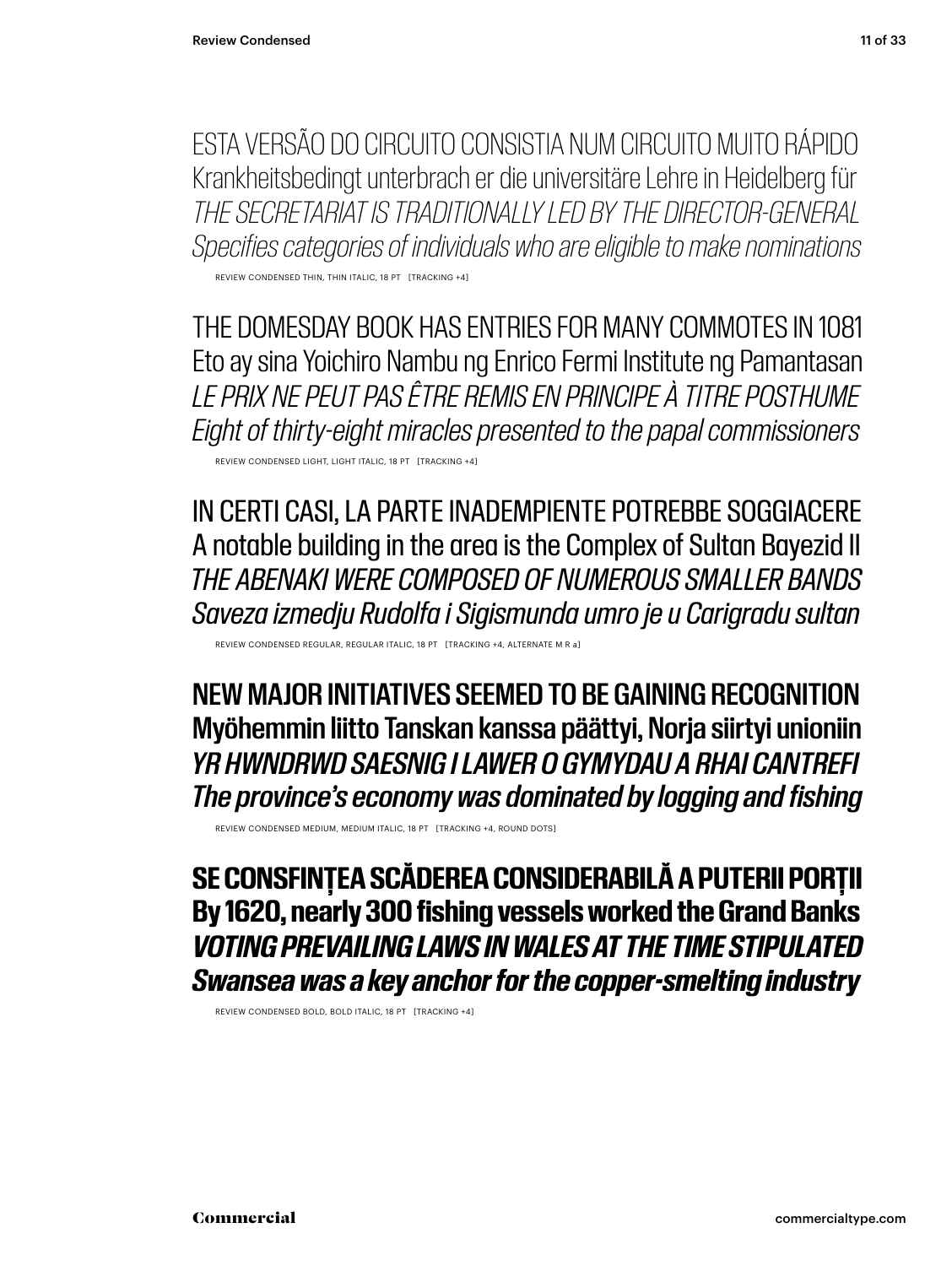Hamilton broke the record for most race wins in Formula One at the Portuguese Grand Prix THIS COMPANY ALSO SUPERVISED POWER DISTRIBUTION WITHIN THE UNITED KINGDOM *Medicinsk qigong bygger på traditionell kinesisk medicin och syftar till att stärka utövarens* REVIEW CONDENSED THIN, THIN ITALIC, 14 PT [TRACKING +10]

The three-stage exhaust of the single high-pressure main turbine is heated to 2500°F NOTAMMENT AUX TEXTES LITTÉRAIRES ET DRAMATIQUES, LA CONCEPTION ROMAINE *Latter-day Norman refectories could be as large as 49 meters long by 27 meters wide* REVIEW CONDENSED LIGHT, LIGHT ITALIC, 14 PT [TRACKING +10]

A town situated on the coast, within a natural harbor at the extremity of Haifa Bay GIVEN RHETORIC CAN SHAPE OPINIONS SOME ANCIENTS FOUND IT PROBLEMATIC *La palabra «gitano» procede de «egiptano» porque en el siglo XV se pensaba que* REVIEW CONDENSED REGULAR, REGULAR ITALIC, 14 PT [TRACKING +10, ALTERNATE M R g]

The city-state of Venice is considered the first "real" international financial hub W IMIENIU REPUBLIKI ZJEDNOCZONYCH PROWINCJI POKÓJ PODPISAŁ MATTHEUS *Cornell University assumed complete responsibility for the book series in 1992* REVIEW CONDENSED MEDIUM, MEDIUM ITALIC, 14 PT [TRACKING +10, ROUND DOTS]

**The 2001 shellfish population decline has also been linked to overharvesting DIES EINE VERSIEBENFACHUNG DER GROẞTANKER-TRANSPORTE AB BURNABY** *Great Britain also authorized separate agreements with both France & Spain*

REVIEW CONDENSED BOLD, BOLD ITALIC, 14 PT [TRACKING +10]

Türkiye'nin bazı batı şehirlerde bugün bile Kakava sevinçle kutlanmaktadır THE HOUSE DESCENDS FROM A CADET BRANCH OF THE HOUSE OF STRATFORD *A series of small pools and a hexagonal steam room with a marble fountain*

REVIEW CONDENSED HEAVY, HEAVY ITALIC, 14 PT [TRACKING +10, ALTERNATE K a k]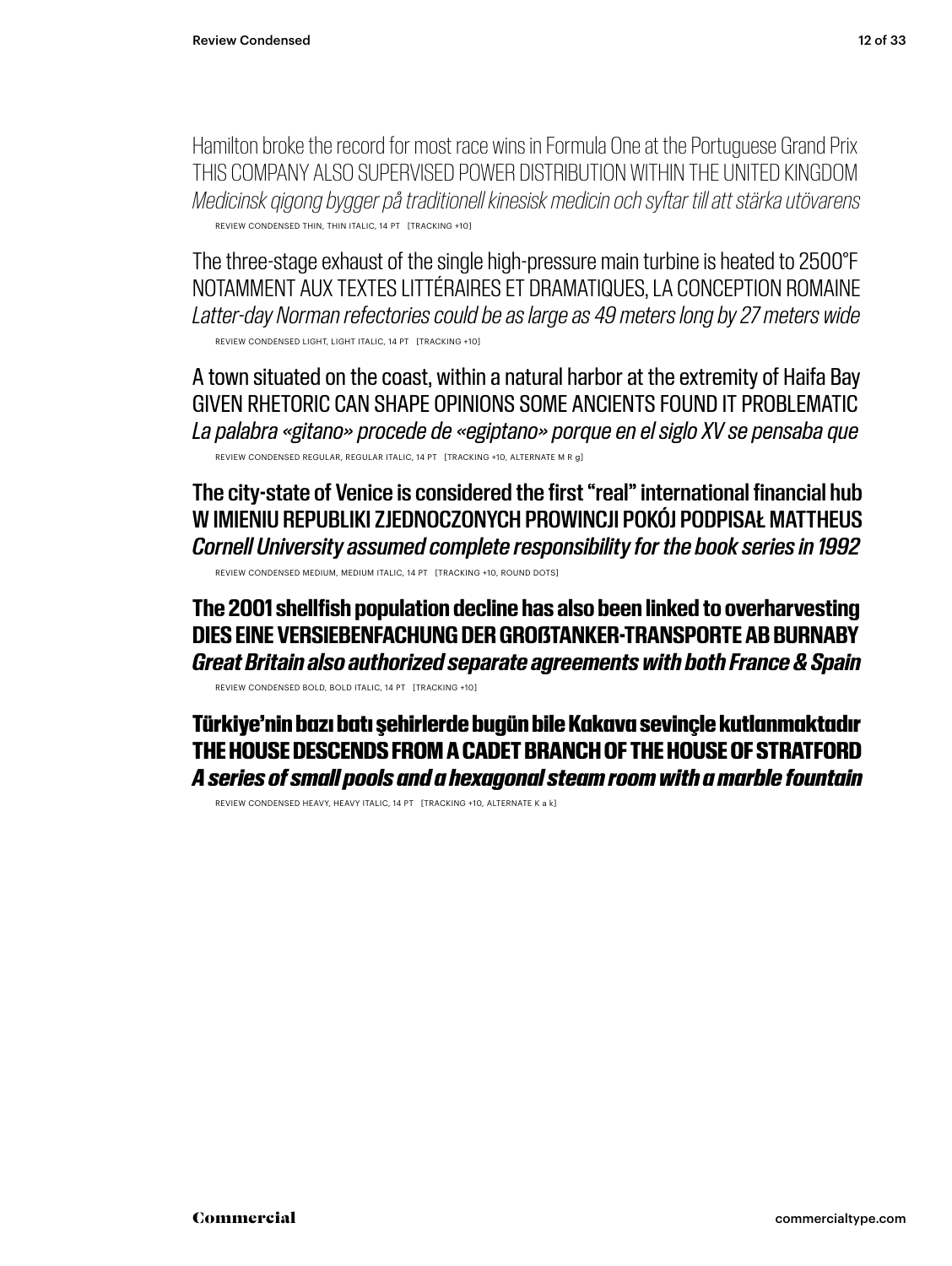### Geologische Bezeichnung **REVIEW CONDENSED THIL** La politique économique Representative Agency O největší počet životů REVIEW CONDENSED LIGHT, 50 PT ONDENSED REGULAR, 50 PT REVIEW CONDENSED MEDIUM, 50 PT **Fleeting ephemerality** REVIEW CONDENSED BOLD, 50 PT The earliest analyses REVIEW CONDENSED HEAVY, 50 PT osságcsökkenés

REVIEW CONDENSED BLACK, 50 PT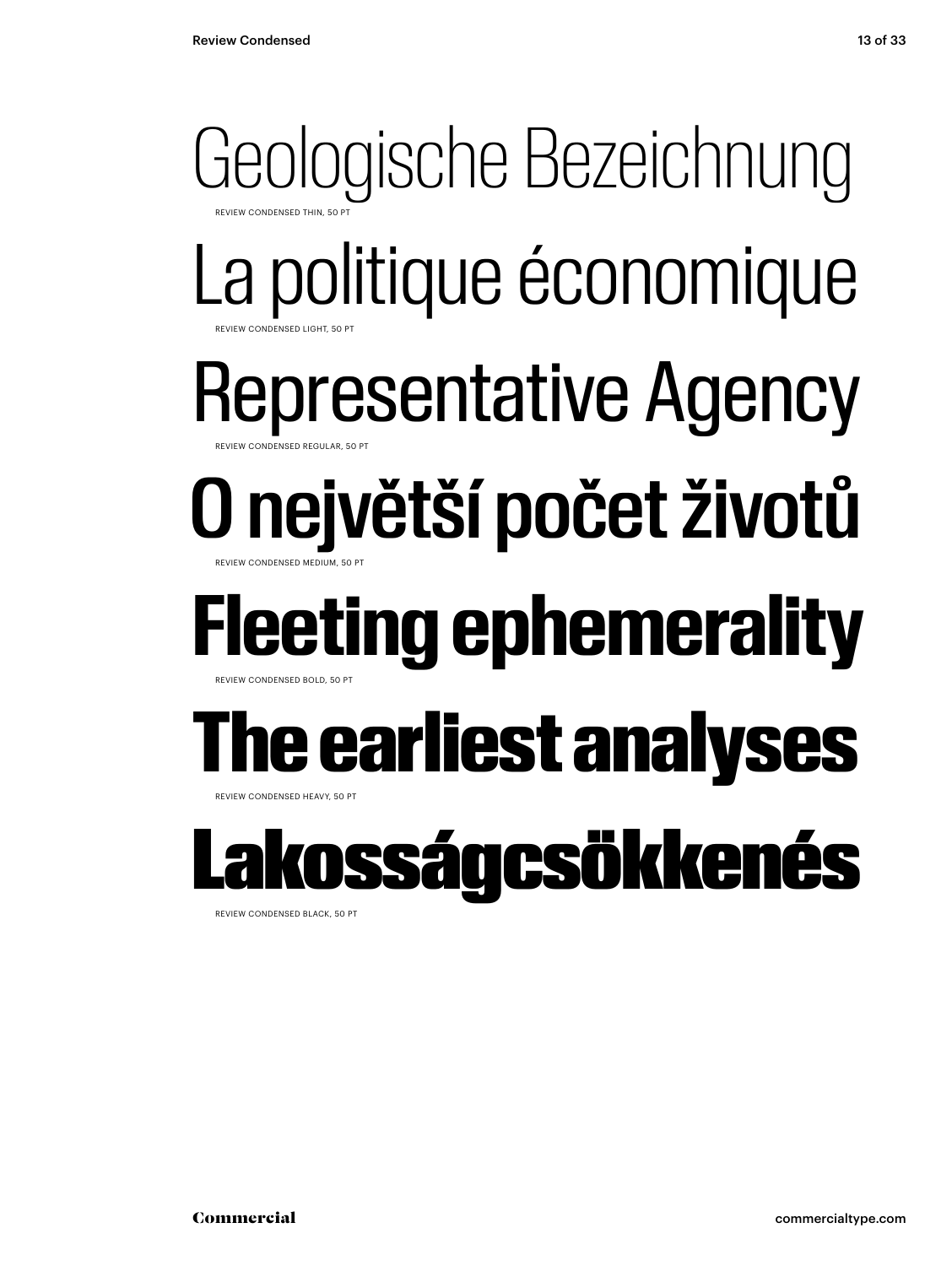

*The 'Decade Volcano' list*

*Konungsverslunarinnar* REVIEW CONDENSED REGULAR ITALIC, 50 PT

### *Symbiotic relationship* REVIEW CONDENSED MEDIUM ITALIC, 50 PT

*Restricted modalities*

REVIEW CONDENSED BOLD ITALIC, 50

**NDENSED LIGHT ITALIC, 50 PT** 



REVIEW CONDENSED HEAVY ITALIC, 50 PT



REVIEW CONDENSED BLACK ITALIC, 50 PT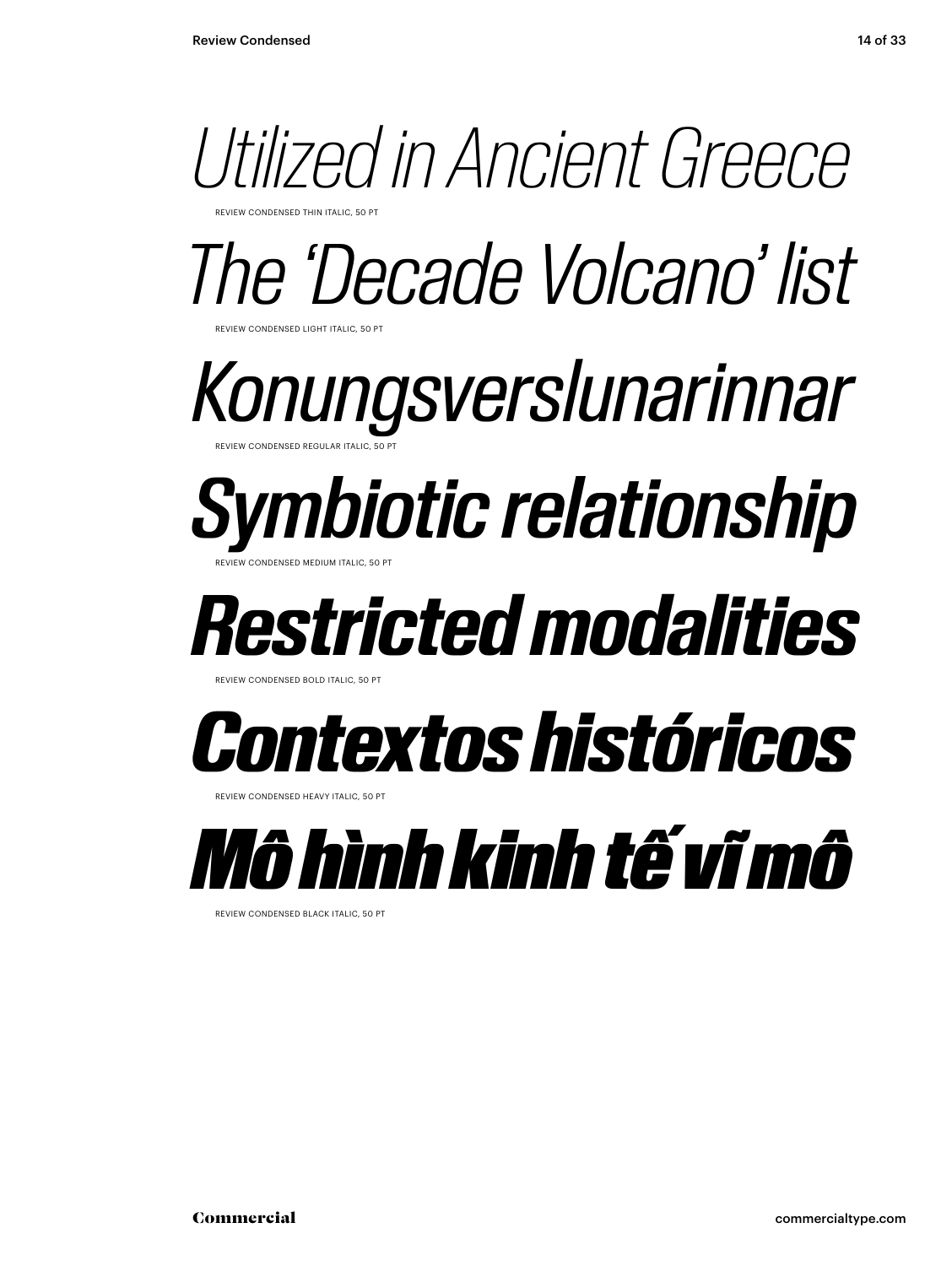LIGHT

REVIEW CONDENSED LIGHT, LIGHT ITALIC, MEDIUM, 16/20 PT [TRACKING +6]

THE SPANISH WAR, which began in 1739, and the French war which soon followed it occasioned further increase of the debt, which, on the 31st of December 1748, after it had been concluded by the Treaty of Aix-la-Chapelle, amounted to £78,293,313. The most profound peace of the seventeen years of continuance had taken no more than £8,328,354 from it. A war of less than nine years' continuance added £31,338,689 to it (Refer to James Postlethwaite's *History of the Public Revenue*). During the administration of Mr. Pelham, the interest of the public debt was reduced from 4% to 3%; or at least measures were taken for reducing it, from four to three per cent; **the sinking fund** was increased, and some part of the public debt was paid off. In 1755, before the breaking out of the late war, the funded debt of Great Britain amounted to £72,289,673. On the 5th of January 1763, at the conclusion of the peace, the funded debt amounted to £122,603,336. The unfunded debt has been stated at £13,927,589. But the expense occasioned by the war did not end with the conclusion of the peace, so that though, on the 5th of January 1764, the funded debt was increased (partly by a new loan, and partly by funding a part of the unfunded debt) to £129,586,782, there still remained (according to the very well informed author of *Considerations on the Trade and Finances of Great Britain*) an unfunded debt which was brought to account in that and the following year of £975,017. In 1764, therefore, the public debt of Great Britain, funded and unfunded together, amounted, according to this author, to £139,516,807. The annuities for lives, too, had been granted as premiums to the subscribers to the new loans in 1757, estimated at fourteen years purchase, were valued at £472,500; and the annuities for long terms of years, granted as premi-LIGHT ALL CAPS MEDIUM LIGHT ITALIC MEDIUM PROPORTIONAL LINING FIGURES LIGHT ITALIC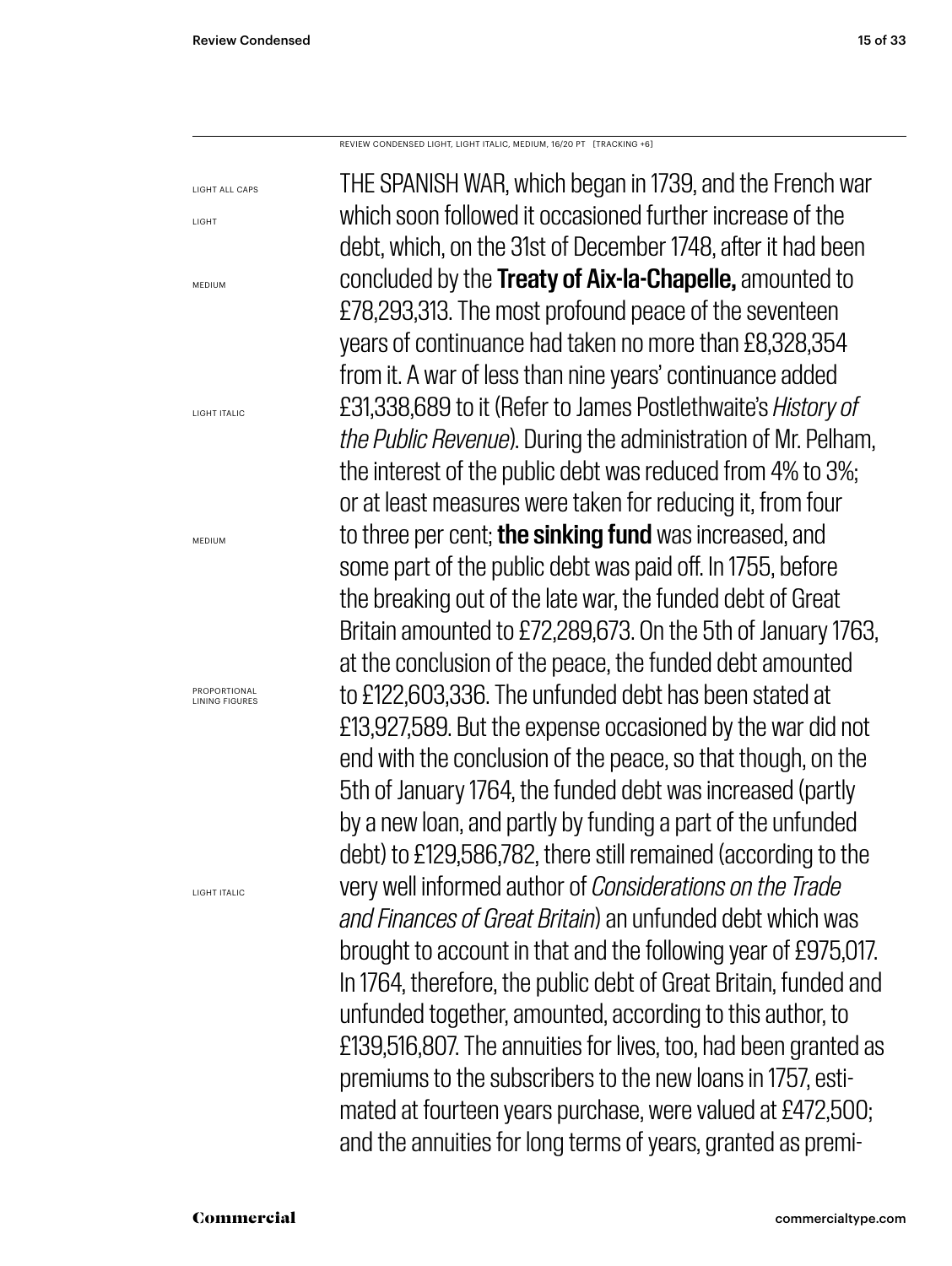REVIEW CONDENSED REGULAR, REGULAR ITALIC, BOLD, 16/20 PT [TRACKING +6]

REGULAR ALL CAPS

REGULAR

BOLD

REGULAR ITALIC

BOLD

PROPORTIONAL LINING FIGURES

REGULAR ITALIC

THE SPANISH WAR, which began in 1739, and the French war which soon followed it occasioned further increase of the debt, which, on the 31st of December 1748, after it had been concluded by the **Treaty of Aix-la-Chapelle,** amounted to £78,293,313. The most profound peace of the seventeen years of continuance had taken no more than £8,328,354 from it. A war of less than nine years' continuance added £31,338,689 to it (Refer to James Postlethwaite's *History of the Public Revenue*). During the administration of Mr. Pelham, the interest of the public debt was reduced from 4% to 3%; or at least measures were taken for reducing it, from four to three per cent; **the sinking fund** was increased, and some part of the public debt was paid off. In 1755, before the breaking out of the late war, the funded debt of Great Britain amounted to £72,289,673. On the 5th of January 1763, at the conclusion of the peace, the funded debt amounted to £122,603,336. The unfunded debt has been stated at £13,927,589. But the expense occasioned by the war did not end with the conclusion of the peace, so that though, on the 5th of January 1764, the funded debt was increased (partly by a new loan, and partly by funding a part of the unfunded debt) to £129,586,782, there still remained (according to the very well informed author of *Considerations on the Trade and Finances of Great Britain*) an unfunded debt which was brought to account in that and the following year of £975,017. In 1764, therefore, the public debt of Great Britain, funded and unfunded together, amounted, according to this author, to £139,516,807. The annuities for lives, too, had been granted as premiums to the subscribers to the new loans in 1757, estimated at fourteen years purchase, were valued at £472,500; and the annuities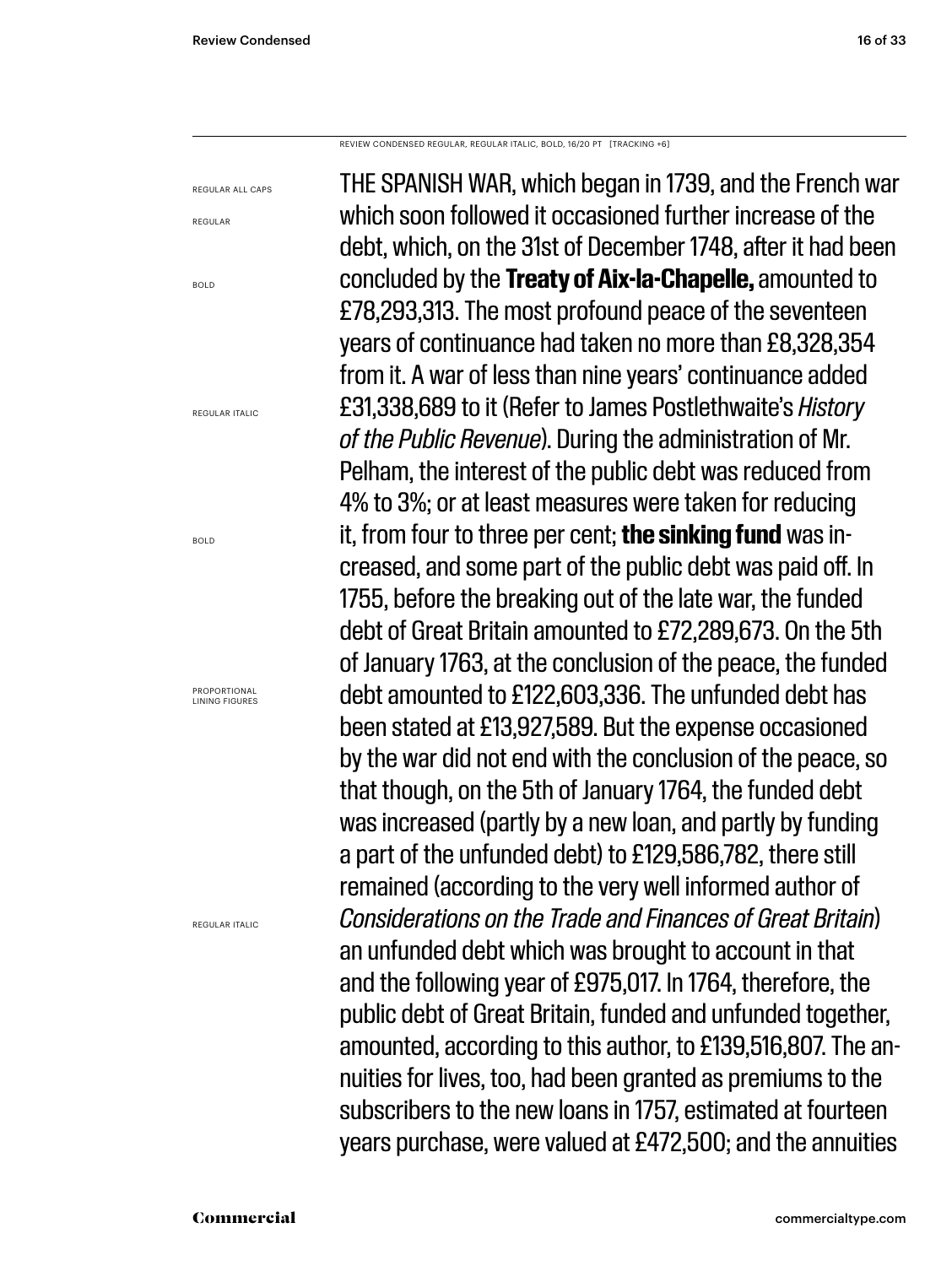REVIEW CONDENSED MEDIUM, MEDIUM ITALIC, HEAVY, 16/20 PT [TRACKING +6]

MEDIUM ALL CAPS

MEDIUM

**HFAVY** 

MEDIUM ITALIC

HEAVY

PROPORTIONAL LINING FIGURES

MEDIUM ITALIC

THE SPANISH WAR, which began in 1739, and the French war which soon followed it occasioned further increase of the debt, which, on the 31st of December 1748, after it had been concluded by the Treaty of Aix-la-Chapelle, amounted to £78,293,313. The most profound peace of the seventeen years of continuance had taken no more than £8,328,354 from it. A war of less than nine years' continuance added £31,338,689 to it (Refer to James Postlethwaite's *History of the Public Revenue*). During the administration of Mr. Pelham, the interest of the public debt was reduced from 4% to 3%; or at least measures were taken for reducing it, from four to three per cent; the sinking fund was increased, and some part of the public debt was paid off. In 1755, before the breaking out of the late war, the funded debt of Great Britain amounted to £72,289,673. On the 5th of January 1763, at the conclusion of the peace, the funded debt amounted to £122,603,336. The unfunded debt has been stated at £13,927,589. But the expense occasioned by the war did not end with the conclusion of the peace, so that though, on the 5th of January 1764, the funded debt was increased (partly by a new loan, and partly by funding a part of the unfunded debt) to £129,586,782, there still remained (according to the very well informed author of *Considerations on the Trade and Finances of Great Britain*) an unfunded debt which was brought to account in that and the following year of £975,017. In 1764, therefore, the public debt of Great Britain, funded and unfunded together, amounted, according to this author, to £139,516,807. The annuities for lives, too, had been granted as premiums to the subscribers to the new loans in 1757, estimated at fourteen years purchase, were valued at £472,500; and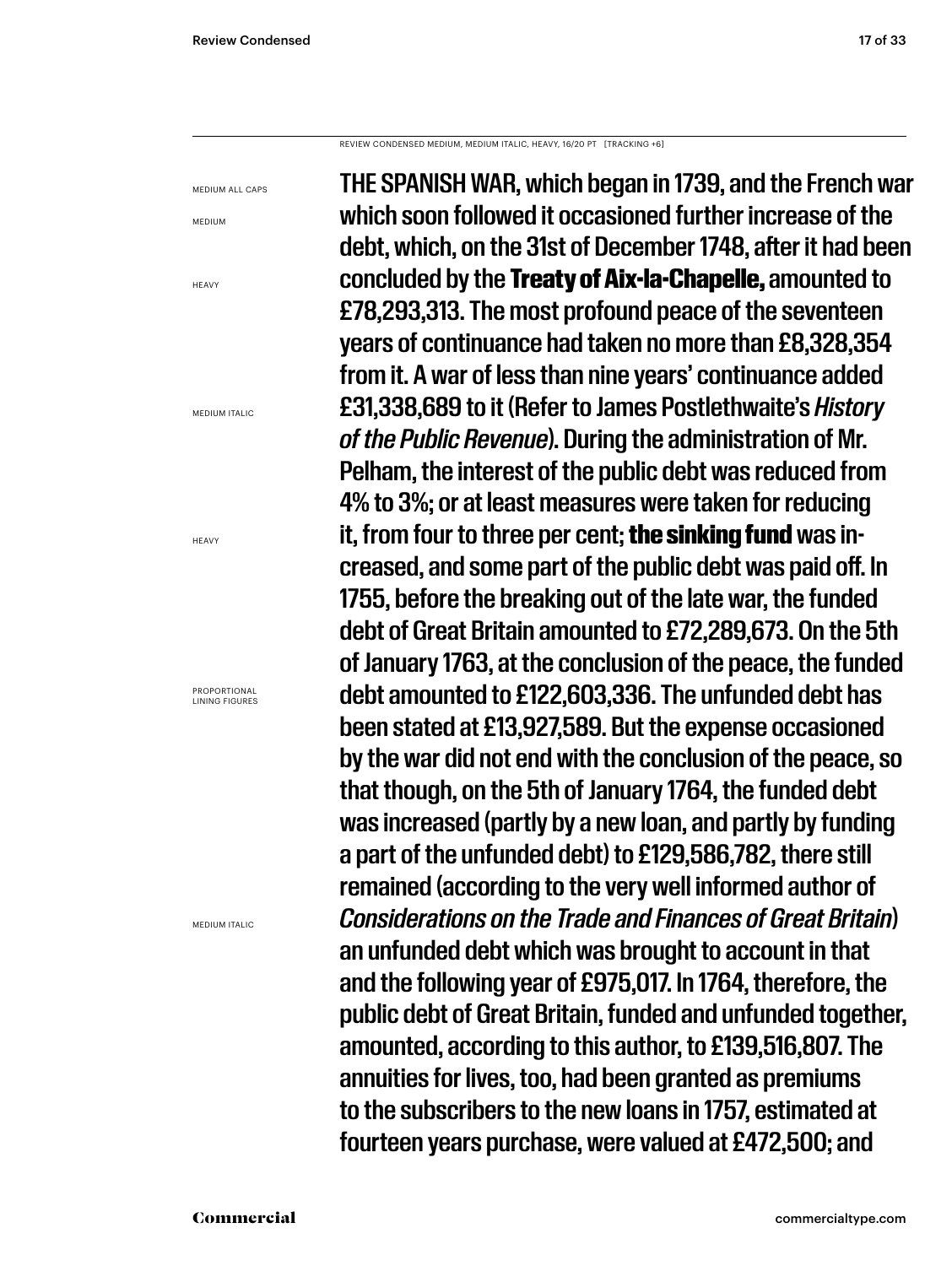REVIEW CONDENSED LIGHT, LIGHT ITALIC, MEDIUM, 11/14 PT [TRACKING +8]

Every introduction to the problems of aesthetics begins by acknowledging the existence and claims of two methods of attack—the *general, philosophical, deductive*, which starts from a complete metaphysics and installs beauty in its place among the other great concepts; and the *empirical*, or *inductive*, which seeks to disengage a general principle of beauty from the objects of aesthetic experience and the facts of aesthetic enjoyment: an example of Fechner's "aesthetics from above & from below."

#### Methodologies of Aesthetics

The first was the method of aesthetics par excellence. It was indeed only through the desire of an eighteenthcentury philosopher, Baumgarten, to round out his "architectonic" of metaphysics that the science received its name, as designating the theory of knowledge in the form of feeling, parallel to that of "clear," logical thought. Kant, Schelling, and Hegel, again, made use of the concept of *the Beautiful* as a kind of keystone or cornice for their respective philosophical edifices. Aesthetics, then, came into being as the philosophy of the Beautiful, and it may be asked why this philosophical aesthetics does not suffice; why beauty should need for its understanding also an aesthetics "von unten."

#### The State of Criticism

The answer is not that no system of philosophy is universally accepted, but that *the general aesthetic theories* have not, as yet at least, succeeded in answering the plain questions of "the plain man" in regard to concrete beauty. Kant, indeed, frankly denied that the explanation of concrete beauty, or "Doctrine of Taste," as he called it, was possible, while the various definers of beauty as "the union of the Real and the Ideal" "the expression of the Ideal to Sense," have done no more than he. No one of *these* aesthetic systems, in spite of volumes of so-called application of their principles to works of art, has been able to furnish a criterion of beauty. The criticism of the generations is summed up in the mild remark of Fechner, in his "Vorschule der Aesthetik," to the effect that the philosophical path leaves one in conceptions that, by reason of their

REVIEW CONDENSED REGULAR, REGULAR ITALIC, BOLD, 11/14 PT [TRACKING +8]

Every introduction to the problems of aesthetics begins by acknowledging the existence and claims of two methods of attack—the *general, philosophical, deductive*, which starts from a complete metaphysics and installs beauty in its place among the other great concepts; and the *empirical*, or *inductive*, which seeks to disengage a general principle of beauty from the objects of aesthetic experience and the facts of aesthetic enjoyment: an example of Fechner's "aesthetics from above & from below."

#### **Methodologies of Aesthetics**

The first was the method of aesthetics par excellence. It was indeed only through the desire of an eighteenth-century philosopher, Baumgarten, to round out his "architectonic" of metaphysics that the science received its name, as designating the theory of knowledge in the form of feeling, parallel to that of "clear," logical thought. Kant, Schelling, and Hegel, again, made use of the concept of *the Beautiful* as a kind of keystone or cornice for their respective philosophical edifices. Aesthetics, then, came into being as the philosophy of the Beautiful, and it may be asked why this philosophical aesthetics does not suffice; why beauty should need for its understanding also an aesthetics "von unten."

#### **The State of Criticism**

The answer is not that no system of philosophy is universally accepted, but that *the general aesthetic theories* have not, as yet at least, succeeded in answering the plain questions of "the plain man" in regard to concrete beauty. Kant, indeed, frankly denied that the explanation of concrete beauty, or "Doctrine of Taste," as he called it, was possible, while the various definers of beauty as "the union of the Real and the Ideal" "the expression of the Ideal to Sense," have done no more than he. No one of *these* aesthetic systems, in spite of volumes of so-called application of their principles to works of art, has been able to furnish a criterion of beauty. The criticism of the generations is summed up in the mild remark of Fechner, in his "Vorschule der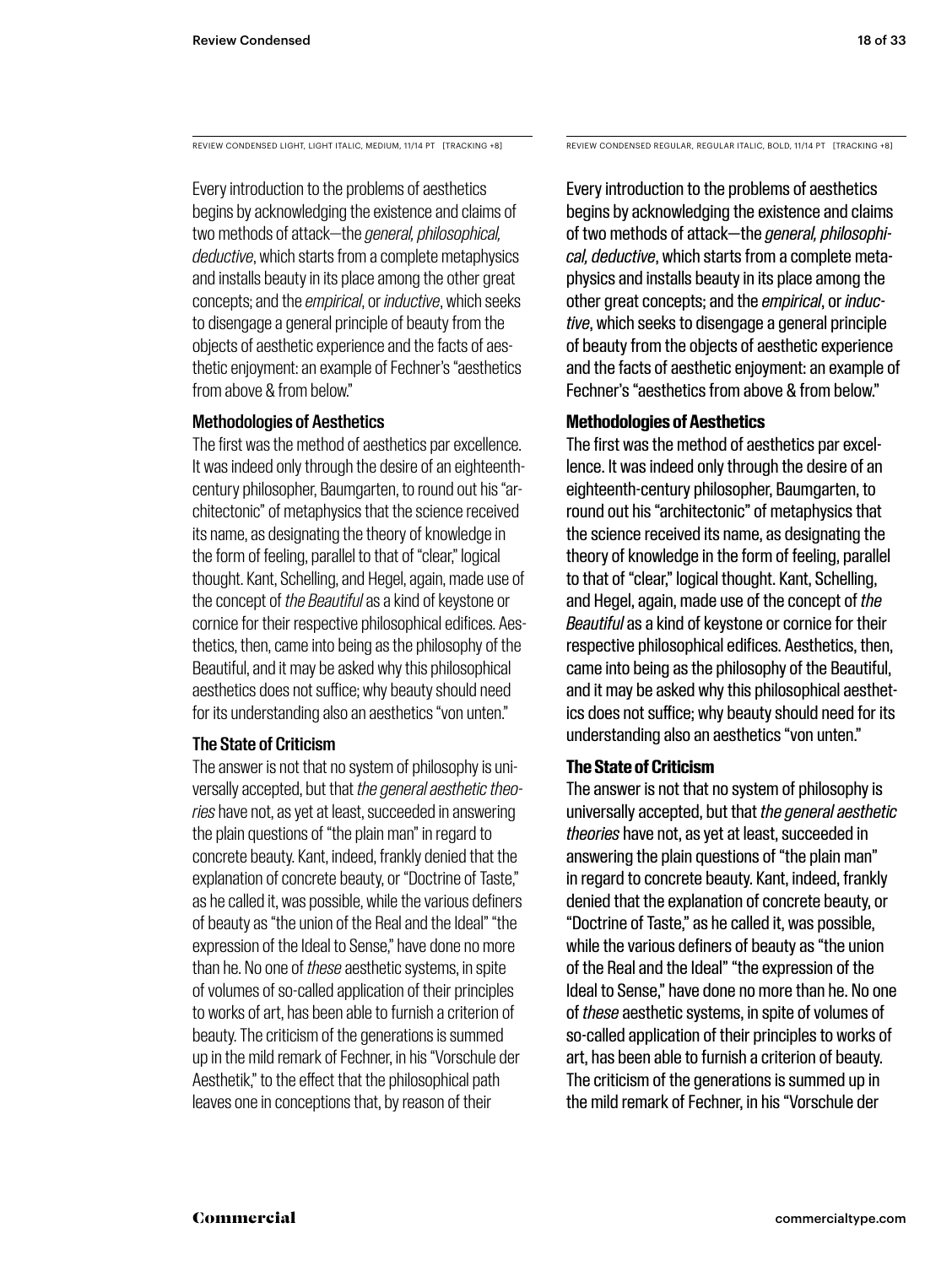REVIEW CONDENSED MEDIUM, MEDIUM ITALIC, HEAVY, 11/14 PT [TRACKING +8]

Every introduction to the problems of aesthetics begins by acknowledging the existence and claims of two methods of attack—the *general, philosophical, deductive*, which starts from a complete metaphysics and installs beauty in its place among the other great concepts; and the *empirical*, or *inductive*, which seeks to disengage a general principle of beauty from the objects of aesthetic experience and the facts of aesthetic enjoyment: an example of Fechner's "aesthetics from above & from below."

#### Methodologies of Aesthetics

The first was the method of aesthetics par excellence. It was indeed only through the desire of an eighteenth-century philosopher, Baumgarten, to round out his "architectonic" of metaphysics that the science received its name, as designating the theory of knowledge in the form of feeling, parallel to that of "clear," logical thought. Kant, Schelling, and Hegel, again, made use of the concept of *the Beautiful* as a kind of keystone or cornice for their respective philosophical edifices. Aesthetics, then, came into being as the philosophy of the Beautiful, and it may be asked why this philosophical aesthetics does not suffice; why beauty should need for its understanding also an aesthetics "von unten."

#### The State of Criticism

The answer is not that no system of philosophy is universally accepted, but that *the general aesthetic theories* have not, as yet at least, succeeded in answering the plain questions of "the plain man" in regard to concrete beauty. Kant, indeed, frankly denied that the explanation of concrete beauty, or "Doctrine of Taste," as he called it, was possible, while the various definers of beauty as "the union of the Real and the Ideal" "the expression of the Ideal to Sense," have done no more than he. No one of *these* aesthetic systems, in spite of volumes of so-called application of their principles to works of art, has been able to furnish a criterion of beauty. The criticism of the generations is summed up in the mild remark of Fechner, in his "Vorschule der

REVIEW CONDENSED BOLD, BOLD ITALIC, 11/14 PT [TRACKING +8]

**Every introduction to the problems of aesthetics begins by acknowledging the existence and claims of two methods of attack—the** *general, philosophical, deductive***, which starts from a complete metaphysics and installs beauty in its place among the other great concepts; and the**  *empirical***, or** *inductive***, which seeks to disengage a general principle of beauty from the objects of aesthetic experience and the facts of aesthetic enjoyment: an example of Fechner's "aesthetics from above & from below."** 

#### *Methodologies of Aesthetics*

**The first was the method of aesthetics par excellence. It was indeed only through the desire of an eighteenth-century philosopher, Baumgarten, to round out his "architectonic" of metaphysics that the science received its name, as designating the theory of knowledge in the form of feeling, parallel to that of "clear,"** 

REVIEW CONDENSED HEAVY, HEAVY ITALIC, 11/14 PT [TRACKING +8]

Every introduction to the problems of aesthetics begins by acknowledging the existence and claims of two methods of attack—the *general, philosophical, deductive*, which starts from a complete metaphysics and installs beauty in its place among the other great concepts; and the *empirical*, or *inductive*, which seeks to disengage a general principle of beauty from the objects of aesthetic experience and the facts of aesthetic enjoyment: an example of Fechner's "aesthetics from above & from below."

#### *Methodologies of Aesthetics*

The first was the method of aesthetics par excellence. It was indeed only through the desire of an eighteenth-century philosopher, Baumgarten, to round out his "architectonic" of metaphysics that the science received its name, as designating the theory of knowledge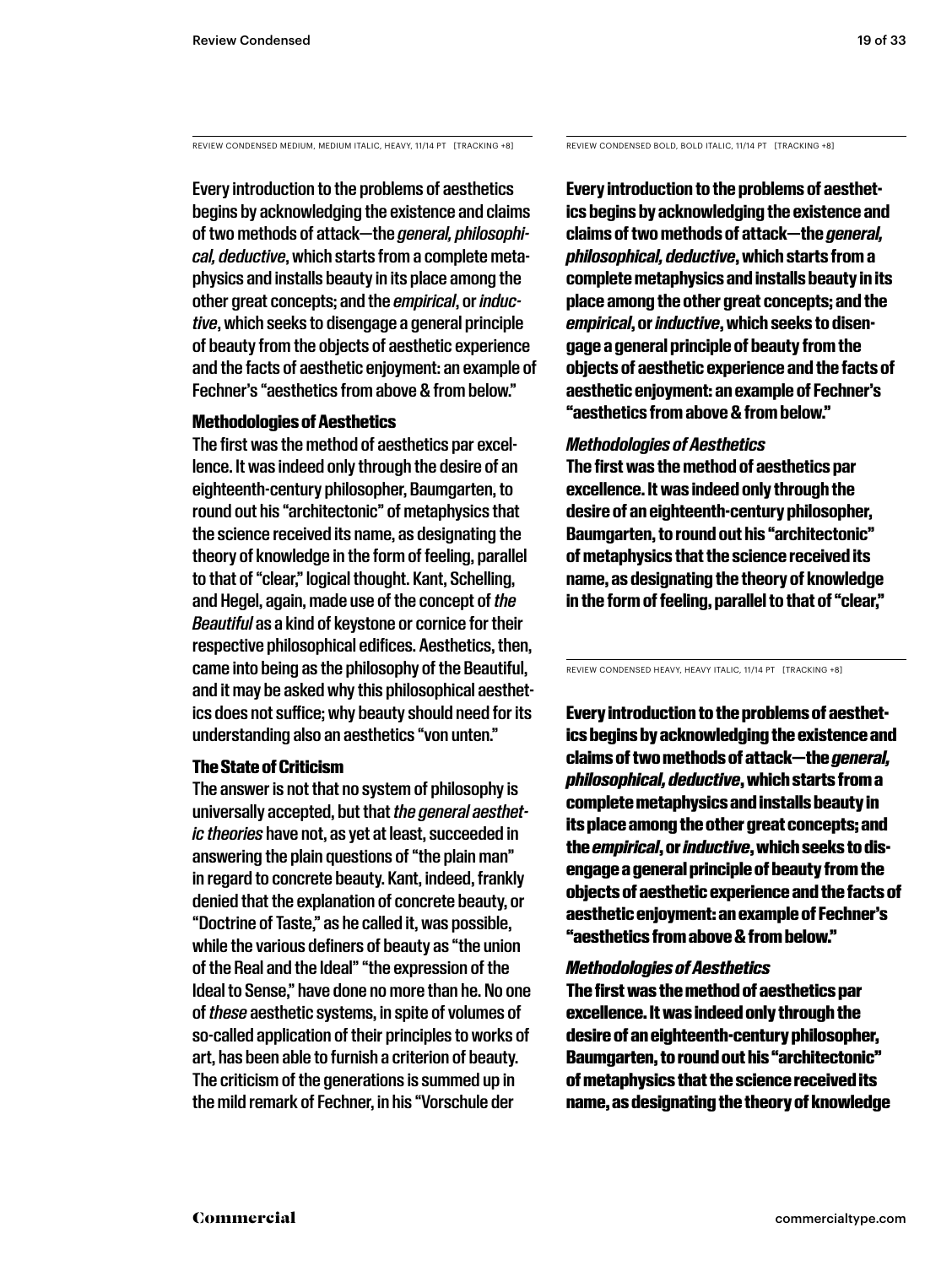Every introduction to the problems of aesthetics begins by acknowledging the existence and claims of two methods of attack—the *general, philosophical, deductive*, which starts from a complete metaphysics and installs beauty in its place among the other great concepts; and the *empirical*, or *inductive*, which seeks to disengage a general principle of beauty from the objects of aesthetic experience and the facts of aesthetic enjoyment: an example of Fechner's "aesthetics from above & from below."

#### Methodologies of Aesthetics

The first was the method of aesthetics par excellence. It was indeed only through the desire of an eighteenthcentury philosopher, Baumgarten, to round out his "architectonic" of metaphysics that the science received its name, as designating the theory of knowledge in the form of feeling, parallel to that of "clear," logical thought. Kant, Schelling, and Hegel, again, made use of the concept of *the Beautiful* as a kind of keystone or cornice for their respective philosophical edifices. Aesthetics, then, came into being as the philosophy of the Beautiful, and it may be asked why this philosophical aesthetics does not suffice; why beauty should need for its understanding also an aesthetics "von unten."

#### The State of Criticism

The answer is not that no system of philosophy is universally accepted, but that *the general aesthetic theories* have not, as yet at least, succeeded in answering the plain questions of "the plain man" in regard to concrete beauty. Kant, indeed, frankly denied that the explanation of concrete beauty, or "Doctrine of Taste," as he called it, was possible, while the various definers of beauty as "the union of the Real and the Ideal" "the expression of the Ideal to Sense," have done no more than he. No one of *these* aesthetic systems, in spite of volumes of so-called application of their principles to works of art, has been able to furnish a criterion of beauty. The criticism of the generations is summed up in the mild remark of Fechner, in his "Vorschule der Aesthetik," to the effect that the philosophical path leaves one in conceptions that, by reason of their generality, *do not well fit* the particular cases. And so it was that empirical aesthetics arose, which does not seek to answer those plain questions as to the enjoyment of concrete

REVIEW CONDENSED LIGHT, LIGHT ITALIC, MEDIUM, 10/13 PT [TRACKING +10] REVIEW CONDENSED REGULAR, REGULAR ITALIC, BOLD, 10/13 PT [TRACKING +10]

Every introduction to the problems of aesthetics begins by acknowledging the existence and claims of two methods of attack—the *general, philosophical, deductive*, which starts from a complete metaphysics and installs beauty in its place among the other great concepts; and the *empirical*, or *inductive*, which seeks to disengage a general principle of beauty from the objects of aesthetic experience and the facts of aesthetic enjoyment: an example of Fechner's "aesthetics from above & from below."

#### **Methodologies of Aesthetics**

The first was the method of aesthetics par excellence. It was indeed only through the desire of an eighteenthcentury philosopher, Baumgarten, to round out his "architectonic" of metaphysics that the science received its name, as designating the theory of knowledge in the form of feeling, parallel to that of "clear," logical thought. Kant, Schelling, and Hegel, again, made use of the concept of *the Beautiful* as a kind of keystone or cornice for their respective philosophical edifices. Aesthetics, then, came into being as the philosophy of the Beautiful, and it may be asked why this philosophical aesthetics does not suffice; why beauty should need for its understanding also an aesthetics "von unten."

#### **The State of Criticism**

The answer is not that no system of philosophy is universally accepted, but that *the general aesthetic theories* have not, as yet at least, succeeded in answering the plain questions of "the plain man" in regard to concrete beauty. Kant, indeed, frankly denied that the explanation of concrete beauty, or "Doctrine of Taste," as he called it, was possible, while the various definers of beauty as "the union of the Real and the Ideal" "the expression of the Ideal to Sense," have done no more than he. No one of *these* aesthetic systems, in spite of volumes of so-called application of their principles to works of art, has been able to furnish a criterion of beauty. The criticism of the generations is summed up in the mild remark of Fechner, in his "Vorschule der Aesthetik," to the effect that the philosophical path leaves one in conceptions that, by reason of their generality, *do not well fit* the particular cases. And so it was that empirical aesthetics arose, which does not seek to answer those plain questions as to the enjoyment of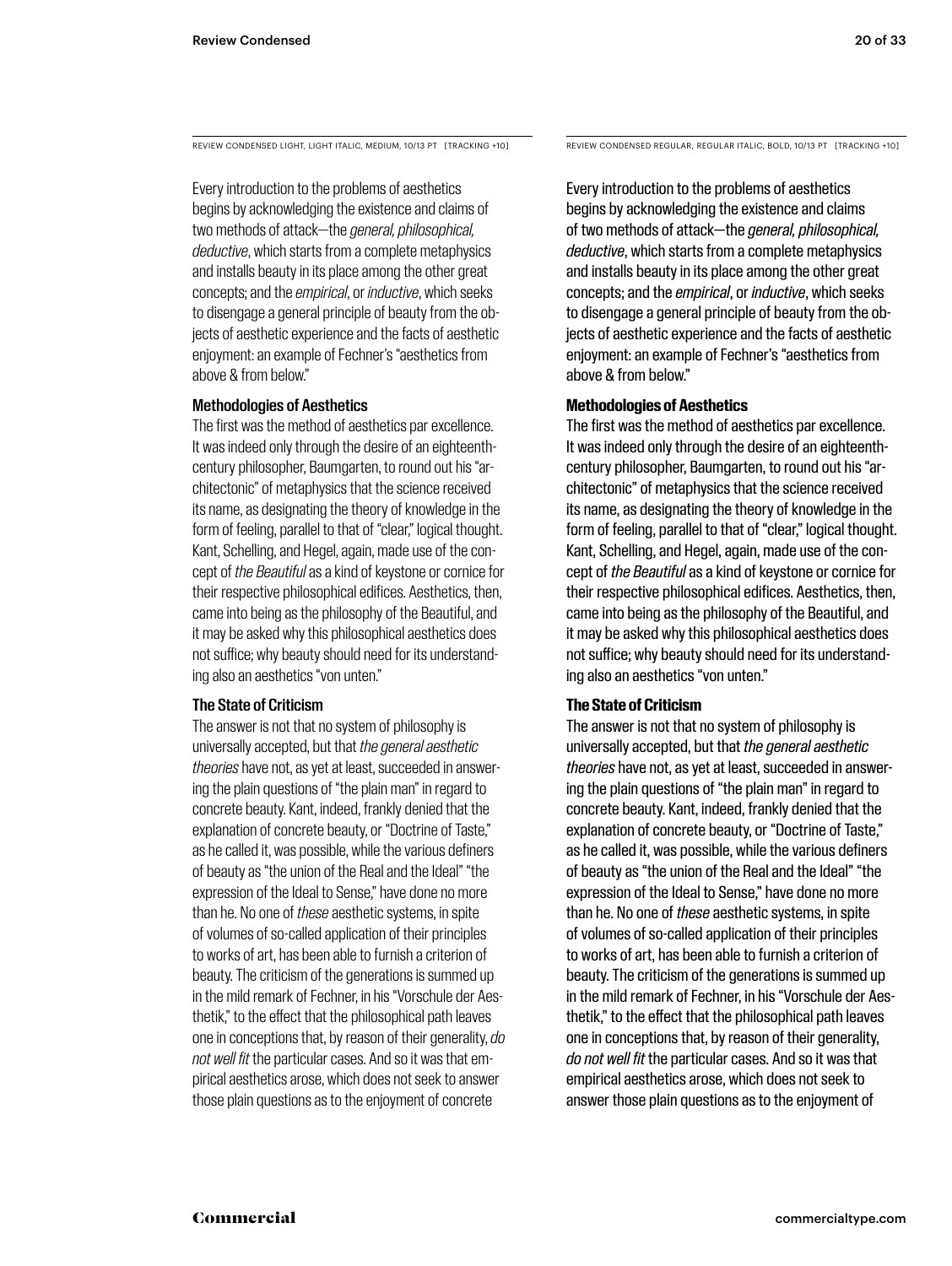REVIEW CONDENSED MEDIUM, MEDIUM ITALIC, HEAVY, 10/13 PT [TRACKING +10]

Every introduction to the problems of aesthetics begins by acknowledging the existence and claims of two methods of attack—the *general, philosophical, deductive*, which starts from a complete metaphysics and installs beauty in its place among the other great concepts; and the *empirical*, or *inductive*, which seeks to disengage a general principle of beauty from the objects of aesthetic experience and the facts of aesthetic enjoyment: an example of Fechner's "aesthetics from above & from below."

#### Methodologies of Aesthetics

The first was the method of aesthetics par excellence. It was indeed only through the desire of an eighteenth-century philosopher, Baumgarten, to round out his "architectonic" of metaphysics that the science received its name, as designating the theory of knowledge in the form of feeling, parallel to that of "clear," logical thought. Kant, Schelling, and Hegel, again, made use of the concept of *the Beautiful* as a kind of keystone or cornice for their respective philosophical edifices. Aesthetics, then, came into being as the philosophy of the Beautiful, and it may be asked why this philosophical aesthetics does not suffice; why beauty should need for its understanding also an aesthetics "von unten."

#### The State of Criticism

The answer is not that no system of philosophy is universally accepted, but that *the general aesthetic theories* have not, as yet at least, succeeded in answering the plain questions of "the plain man" in regard to concrete beauty. Kant, indeed, frankly denied that the explanation of concrete beauty, or "Doctrine of Taste," as he called it, was possible, while the various definers of beauty as "the union of the Real and the Ideal" "the expression of the Ideal to Sense," have done no more than he. No one of *these* aesthetic systems, in spite of volumes of socalled application of their principles to works of art, has been able to furnish a criterion of beauty. The criticism of the generations is summed up in the mild remark of Fechner, in his "Vorschule der Aesthetik," to the effect that the philosophical path leaves one in conceptions that, by reason of their generality, *do not well fit* the particular cases. And so it was that

REVIEW CONDENSED BOLD, BOLD ITALIC, 10/13 PT [TRACKING +10]

**Every introduction to the problems of aesthetics begins by acknowledging the existence and claims of two methods of attack—the** *general, philosophical, deductive***, which starts from a complete metaphysics and installs beauty in its place among the other great concepts; and the** *empirical***, or** *inductive***, which seeks to disengage a general principle of beauty from the objects of aesthetic experience and the facts of aesthetic enjoyment: an example of Fechner's "aesthetics from above & from below."** 

#### *Methodologies of Aesthetics*

**The first was the method of aesthetics par excellence. It was indeed only through the desire of an eighteenth-century philosopher, Baumgarten, to round out his "architectonic" of metaphysics that the science received its name, as designating the theory of knowledge in the form of feeling, parallel to that of "clear," logical thought. Kant, Schelling, and Hegel, again, made use of the concept of** *the Beautiful* **as a kind of keystone or cornice for their respective philosophical edifices. Aesthetics, then, came into being as the philosophy of the Beautiful, and it may be asked why this philosophical aesthetics does not suffice; why beauty should need for its understanding also an aesthetics "von unten."** 

#### *The State of Criticism*

**The answer is not that no system of philosophy is universally accepted, but that** *the general aesthetic theories* **have not, as yet at least, succeeded in answering the plain questions of "the plain man" in regard to concrete beauty. Kant, indeed, frankly denied that the explanation of concrete beauty, or "Doctrine of Taste," as he called it, was possible, while the various definers of beauty as "the union of the Real and the Ideal" "the expression of the Ideal to Sense," have done no more than he. No one of**  *these* **aesthetic systems, in spite of volumes of socalled application of their principles to works of art, has been able to furnish a criterion of beauty. The criticism of the generations is summed up in the mild remark of Fechner, in his "Vorschule der Aesthetik," to the effect that the philosophical path leaves one in conceptions that, by reason of their generality,** *do not well fit* **the particular cases. And so it was that**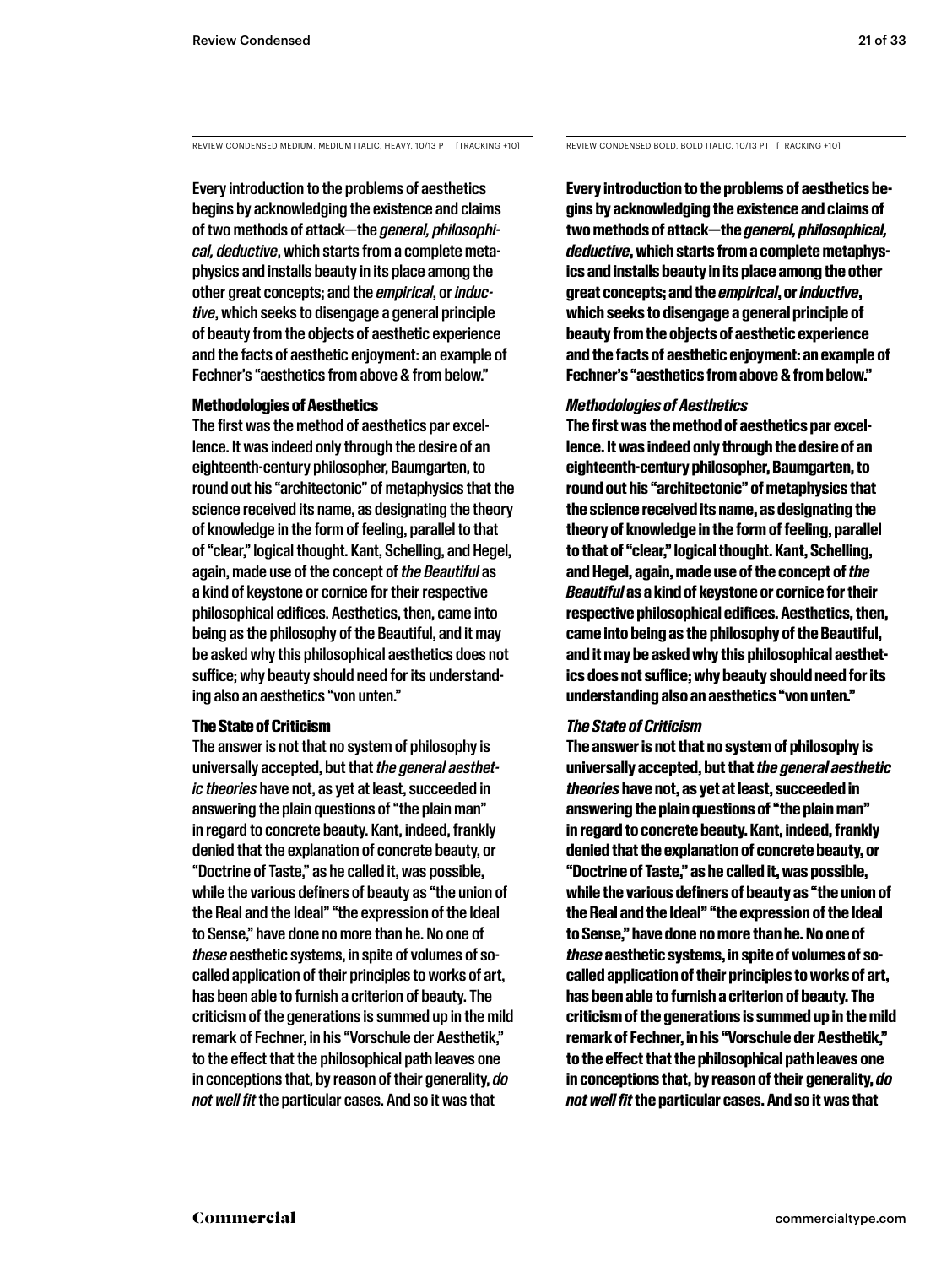REVIEW CONDENSED REGULAR, REGULAR ITALIC, BOLD, 9/12 PT [TRACKING +12] REVIEW CONDENSED MEDIUM, MEDIUM ITALIC, HEAVY, 9/12 PT [TRACKING +12]

Every introduction to the problems of aesthetics begins by acknowledging the existence and claims of two methods of attack—the *general, philosophical, deductive*, which starts from a complete metaphysics and installs beauty in its place among the other great concepts; and the *empirical*, or *inductive*, which seeks to disengage a general principle of beauty from the objects of aesthetic experience and the facts of aesthetic enjoyment: an example of Fechner's "aesthetics from above & from below."

#### **Methodologies of Aesthetics**

The first was the method of aesthetics par excellence. It was indeed only through the desire of an eighteenth-century philosopher, Baumgarten, to round out his "architectonic" of metaphysics that the science received its name, as designating the theory of knowledge in the form of feeling, parallel to that of "clear," logical thought. Kant, Schelling, and Hegel, again, made use of the concept of *the Beautiful* as a kind of keystone or cornice for their respective philosophical edifices. Aesthetics, then, came into being as the philosophy of the Beautiful, and it may be asked why this philosophical aesthetics does not suffice; why beauty should need for its understanding also an aesthetics "von unten."

#### **The State of Criticism**

The answer is not that no system of philosophy is universally accepted, but that *the general aesthetic theories* have not, as yet at least, succeeded in answering the plain questions of "the plain man" in regard to concrete beauty. Kant, indeed, frankly denied that the explanation of concrete beauty, or "Doctrine of Taste," as he called it, was possible, while the various definers of beauty as "the union of the Real and the Ideal" "the expression of the Ideal to Sense," have done no more than he. No one of *these* aesthetic systems, in spite of volumes of so-called application of their principles to works of art, has been able to furnish a criterion of beauty. The criticism of the generations is summed up in the mild remark of Fechner, in his "Vorschule der Aesthetik," to the effect that the philosophical path leaves one in conceptions that, by reason of their generality, *do not well fit* the particular cases. And so it was that empirical aesthetics arose, which does not seek to answer those plain questions as to the enjoyment of concrete beauty down to its simplest forms, to which philosophical aesthetics had been inadequate. But it is clear that neither has empirical aesthetics said the last word concerning beauty. Criticism is still in a chaotic state that would be impossible if aesthetic theory were firmly grounded. This situation appears to me to be due to the inherent inadequacy and inconclusiveness of empirical aesthetics when it stands alone; the grounds of this inadequacy I shall seek to estab-

Every introduction to the problems of aesthetics begins by acknowledging the existence and claims of two methods of attack—the *general, philosophical, deductive*, which starts from a complete metaphysics and installs beauty in its place among the other great concepts; and the *empirical*, or *inductive*, which seeks to disengage a general principle of beauty from the objects of aesthetic experience and the facts of aesthetic enjoyment: an example of Fechner's "aesthetics from above & from below."

#### Methodologies of Aesthetics

The first was the method of aesthetics par excellence. It was indeed only through the desire of an eighteenth-century philosopher, Baumgarten, to round out his "architectonic" of metaphysics that the science received its name, as designating the theory of knowledge in the form of feeling, parallel to that of "clear," logical thought. Kant, Schelling, and Hegel, again, made use of the concept of *the Beautiful* as a kind of keystone or cornice for their respective philosophical edifices. Aesthetics, then, came into being as the philosophy of the Beautiful, and it may be asked why this philosophical aesthetics does not suffice; why beauty should need for its understanding also an aesthetics "von unten."

#### The State of Criticism

The answer is not that no system of philosophy is universally accepted, but that *the general aesthetic theories* have not, as yet at least, succeeded in answering the plain questions of "the plain man" in regard to concrete beauty. Kant, indeed, frankly denied that the explanation of concrete beauty, or "Doctrine of Taste," as he called it, was possible, while the various definers of beauty as "the union of the Real and the Ideal" "the expression of the Ideal to Sense," have done no more than he. No one of *these* aesthetic systems, in spite of volumes of so-called application of their principles to works of art, has been able to furnish a criterion of beauty. The criticism of the generations is summed up in the mild remark of Fechner, in his "Vorschule der Aesthetik," to the effect that the philosophical path leaves one in conceptions that, by reason of their generality, *do not well fit* the particular cases. And so it was that empirical aesthetics arose, which does not seek to answer those plain questions as to the enjoyment of concrete beauty down to its simplest forms, to which philosophical aesthetics had been inadequate. But it is clear that neither has empirical aesthetics said the last word concerning beauty. Criticism is still in a chaotic state that would be impossible if aesthetic theory were firmly grounded. This situation appears to me to be due to the inherent inadequacy and inconclusiveness of empirical aesthetics when it stands alone; the grounds of this inadequacy I shall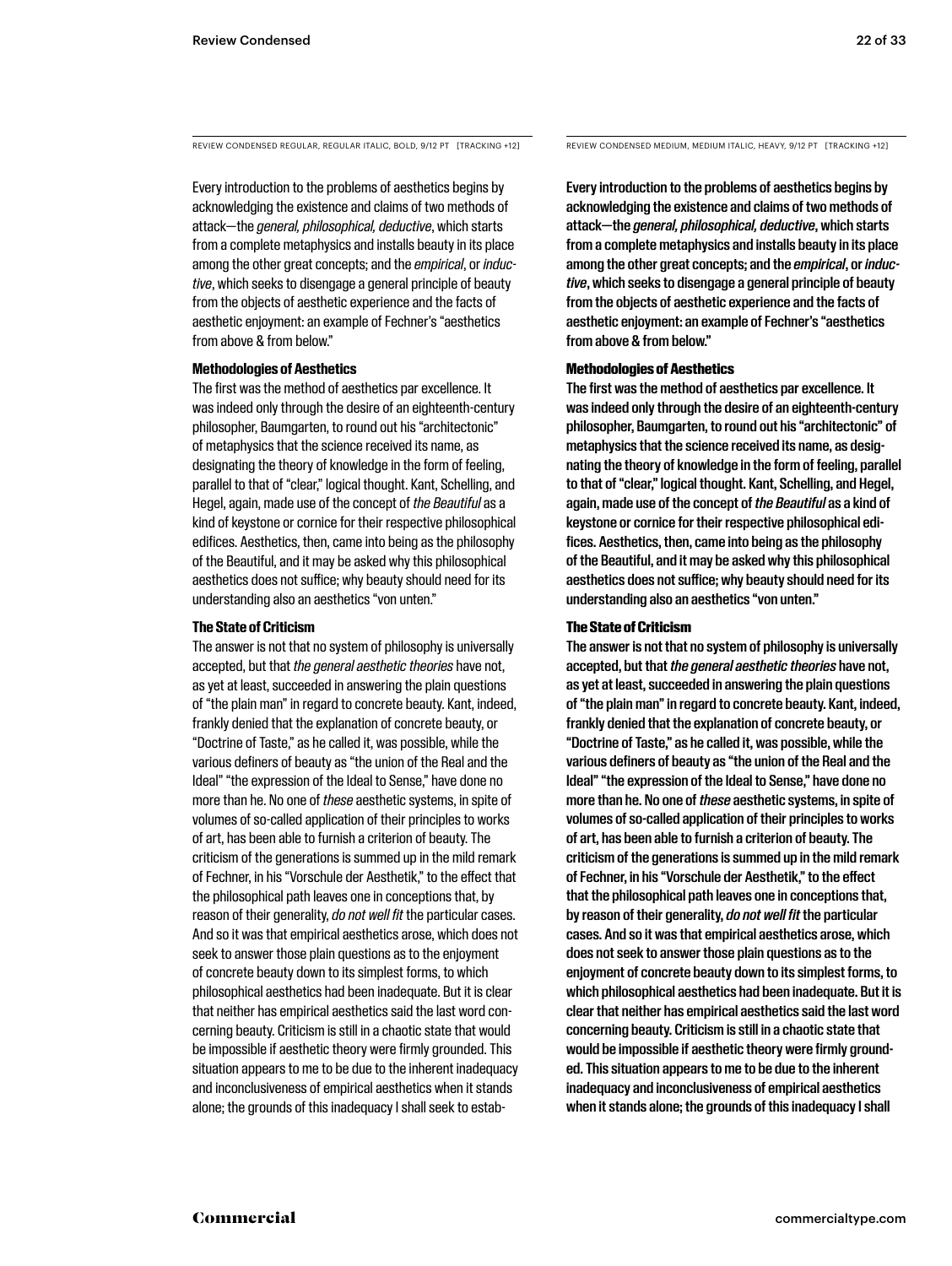REVIEW CONDENSED REGULAR, REGULAR ITALIC, BOLD, 9/12 PT **ITRACKING +12, NO ALTERNATES** 

Every introduction to the problems of aesthetics begins by acknowledging the existence and claims of two methods of attack—the *general, philosophical, deductive,* which starts from a complete metaphysics and installs beauty in its place among the other great concepts; and the *empirical,* or *inductive,* which seeks to disengage a general principle of beauty from the objects of aesthetic experience and the facts of aesthetic enjoyment: an example of Fechner's "aesthetics from above & from below."

#### **Methodologies of Aesthetics**

The first was the method of aesthetics par excellence. It was indeed only through the desire of an eighteenth-century philosopher, Baumgarten, to round out his "architectonic" of metaphysics that the science received its name, as designating the theory of knowledge in the form of feeling, parallel to that of "clear," logical thought. Kant, Schelling, and Hegel, again, made use of the concept of *the Beautiful* as a kind of keystone or cornice for their respective philosophical edifices. Aesthetics, then, came into being as the philosophy of the Beautiful, and it may be asked why this philosophical aesthetics does not suffice; why beauty should need for its understanding also an aesthetics "von unten."

#### **The State of Criticism**

What is telling is that no system of philosophy is universally accepted, but that *the general aesthetic theories* have not, as yet at least, succeeded in answering the plain questions of "the plain man" in regard to concrete beauty. Kant, indeed, frankly denied that the explanation of concrete beauty, or "Doctrine of Taste," as he called it, was possible, while the various definers of beauty as "the union of the Real and the Ideal" "the expression of the Ideal to Sense," have done no more than he. No one of *these* aesthetic systems, in spite of volumes of so-called application of their principles to works of art, has been able to furnish a criterion of beauty. The criticism of the generations is summed up in the mild remark of Fechner, in his "Vorschule der Aesthetik," to the effect that the philosophical path leaves one in conceptions that, by reason of their generality, *do not well fit* the particular cases. And so it was that empirical aesthetics arose, which does not seek to answer those plain questions as to the enjoyment of concrete beauty down to its simplest forms, to which philosophical aesthetics had been inadequate. But it is clear that neither has empirical aesthetics said the last word concerning beauty. Criticism is still in a chaotic state that would be impossible if aesthetic theory were firmly grounded. This situation appears to me to be due to the inherent inadequacy and inconclusiveness of empirical aesthetics when it stands alone; the grounds of this inadequacy I shall seek to estabREVIEW CONDENSED REGULAR, REGULAR ITALIC, BOLD, 9/12 PT [TRACKING +12, ROUND DOTS, ALTERNATE K M R a k]

Every introduction to the problems of aesthetics begins by acknowledging the existence and claims of two methods of attack—the *general, philosophical, deductive,* which starts from a complete metaphysics and installs beauty in its place among the other great concepts; and the *empirical,* or *inductive,* which seeks to disengage a general principle of beauty from the objects of aesthetic experience and the facts of aesthetic enjoyment: an example of Fechner's "aesthetics from above & from below."

#### **Methodologies of Aesthetics**

The first was the method of aesthetics par excellence. It was indeed only through the desire of an eighteenth-century philosopher, Baumgarten, to round out his "architectonic" of metaphysics that the science received its name, as designating the theory of knowledge in the form of feeling, parallel to that of "clear," logical thought. Kant, Schelling, and Hegel, again, made use of the concept of *the Beautiful* as a kind of keystone or cornice for their respective philosophical edifices. Aesthetics, then, came into being as the philosophy of the Beautiful, and it may be asked why this philosophical aesthetics does not suffice; why beauty should need for its understanding also an aesthetics "von unten."

#### **The State of Criticism**

What is telling is that no system of philosophy is universally accepted, but that *the general aesthetic theories* have not, as yet at least, succeeded in answering the plain questions of "the plain man" in regard to concrete beauty. Kant, indeed, frankly denied that the explanation of concrete beauty, or "Doctrine of Taste," as he called it, was possible, while the various definers of beauty as "the union of the Real and the Ideal" "the expression of the Ideal to Sense," have done no more than he. No one of *these* aesthetic systems, in spite of volumes of so-called application of their principles to works of art, has been able to furnish a criterion of beauty. The criticism of the generations is summed up in the mild remark of Fechner, in his "Vorschule der Aesthetik," to the effect that the philosophical path leaves one in conceptions that, by reason of their generality, *do not well fit* the particular cases. And so it was that empirical aesthetics arose, which does not seek to answer those plain questions as to the enjoyment of concrete beauty down to its simplest forms, to which philosophical aesthetics had been inadequate. But it is clear that neither has empirical aesthetics said the last word concerning beauty. Criticism is still in a chaotic state that would be impossible if aesthetic theory were firmly grounded. This situation appears to me to be due to the inherent inadequacy and inconclusiveness of empirical aesthetics when it stands alone; the grounds of this inadequacy I shall seek to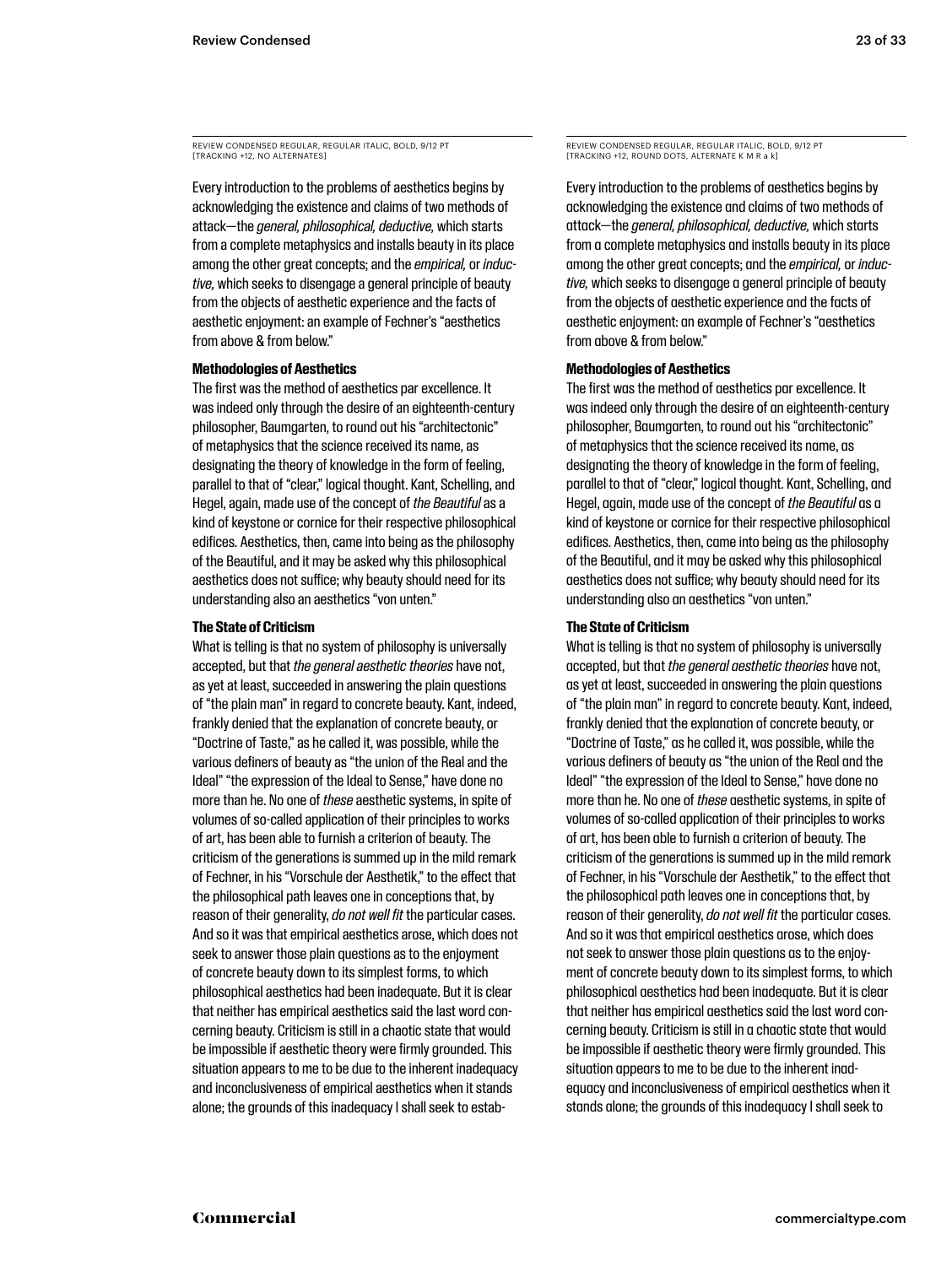REVIEW CONDENSED REGULAR, REGULAR ITALIC, BOLD, 8/11 PT [TRACKING +18] REVIEW CONDENSED MEDIUM, MEDIUM ITALIC, HEAVY, 8/11 PT [TRACKING +18]

Every introduction to the problems of aesthetics begins by acknowledging the existence and claims of two methods of attack—the *general, philosophical, deductive*, which starts from a complete metaphysics and installs beauty in its place among the other great concepts; and the *empirical*, or *inductive*, which seeks to disengage a general principle of beauty from the objects of aesthetic experience and the facts of aesthetic enjoyment: an example of Fechner's "aesthetics from above & from below."

#### **Methodologies of Aesthetics**

The first was the method of aesthetics par excellence. It was indeed only through the desire of an eighteenth-century philosopher, Baumgarten, to round out his "architectonic" of metaphysics that the science received its name, as designating the theory of knowledge in the form of feeling, parallel to that of "clear," logical thought. Kant, Schelling, and Hegel, again, made use of the concept of *the Beautiful* as a kind of keystone or cornice for their respective philosophical edifices. Aesthetics, then, came into being as the philosophy of the Beautiful, and it may be asked why this philosophical aesthetics does not suffice; why beauty should need for its understanding also an aesthetics "von unten."

#### **The State of Criticism**

The answer is not that no system of philosophy is universally accepted, but that *the general aesthetic theories* have not, as yet at least, succeeded in answering the plain questions of "the plain man" in regard to concrete beauty. Kant, indeed, frankly denied that the explanation of concrete beauty, or "Doctrine of Taste," as he called it, was possible, while the various definers of beauty as "the union of the Real and the Ideal" "the expression of the Ideal to Sense," have done no more than he. No one of *these* aesthetic systems, in spite of volumes of so-called application of their principles to works of art, has been able to furnish a criterion of beauty. The criticism of the generations is summed up in the mild remark of Fechner, in his "Vorschule der Aesthetik," to the effect that the philosophical path leaves one in conceptions that, by reason of their generality, *do not well fit* the particular cases. And so it was that empirical aesthetics arose, which does not seek to answer those plain questions as to the enjoyment of concrete beauty down to its simplest forms, to which philosophical aesthetics had been inadequate. But it is clear that neither has empirical aesthetics said the last word concerning beauty. Criticism is still in a chaotic state that would be impossible if aesthetic theory were firmly grounded. This situation appears to me to be due to the inherent inadequacy and inconclusiveness of empirical aesthetics when it stands alone; the grounds of this inadequacy I shall seek to establish in the following. Granting that the aim of every aesthetics is to determine the Nature of Beauty, and to explain our feelings about it, we may say that the empirical treatments propose to do this either by describing the aesthetic object and extracting the essential elements of Beauty, or by

Every introduction to the problems of aesthetics begins by acknowledging the existence and claims of two methods of attack—the *general, philosophical, deductive*, which starts from a complete metaphysics and installs beauty in its place among the other great concepts; and the *empirical*, or *inductive*, which seeks to disengage a general principle of beauty from the objects of aesthetic experience and the facts of aesthetic enjoyment: an example of Fechner's "aesthetics from above & from below."

#### Methodologies of Aesthetics

The first was the method of aesthetics par excellence. It was indeed only through the desire of an eighteenth-century philosopher, Baumgarten, to round out his "architectonic" of metaphysics that the science received its name, as designating the theory of knowledge in the form of feeling, parallel to that of "clear," logical thought. Kant, Schelling, and Hegel, again, made use of the concept of *the Beautiful* as a kind of keystone or cornice for their respective philosophical edifices. Aesthetics, then, came into being as the philosophy of the Beautiful, and it may be asked why this philosophical aesthetics does not suffice; why beauty should need for its understanding also an aesthetics "von unten."

#### The State of Criticism

The answer is not that no system of philosophy is universally accepted, but that *the general aesthetic theories* have not, as yet at least, succeeded in answering the plain questions of "the plain man" in regard to concrete beauty. Kant, indeed, frankly denied that the explanation of concrete beauty, or "Doctrine of Taste," as he called it, was possible, while the various definers of beauty as "the union of the Real and the Ideal" "the expression of the Ideal to Sense," have done no more than he. No one of *these* aesthetic systems, in spite of volumes of so-called application of their principles to works of art, has been able to furnish a criterion of beauty. The criticism of the generations is summed up in the mild remark of Fechner, in his "Vorschule der Aesthetik," to the effect that the philosophical path leaves one in conceptions that, by reason of their generality, *do not well fit* the particular cases. And so it was that empirical aesthetics arose, which does not seek to answer those plain questions as to the enjoyment of concrete beauty down to its simplest forms, to which philosophical aesthetics had been inadequate. But it is clear that neither has empirical aesthetics said the last word concerning beauty. Criticism is still in a chaotic state that would be impossible if aesthetic theory were firmly grounded. This situation appears to me to be due to the inherent inadequacy and inconclusiveness of empirical aesthetics when it stands alone; the grounds of this inadequacy I shall seek to establish in the following. Granting that the aim of every aesthetics is to determine the Nature of Beauty, and to explain our feelings about it, we may say that the empirical treatments propose to do this either by describing the aesthetic object and extracting the essential elements of Beauty, or by describing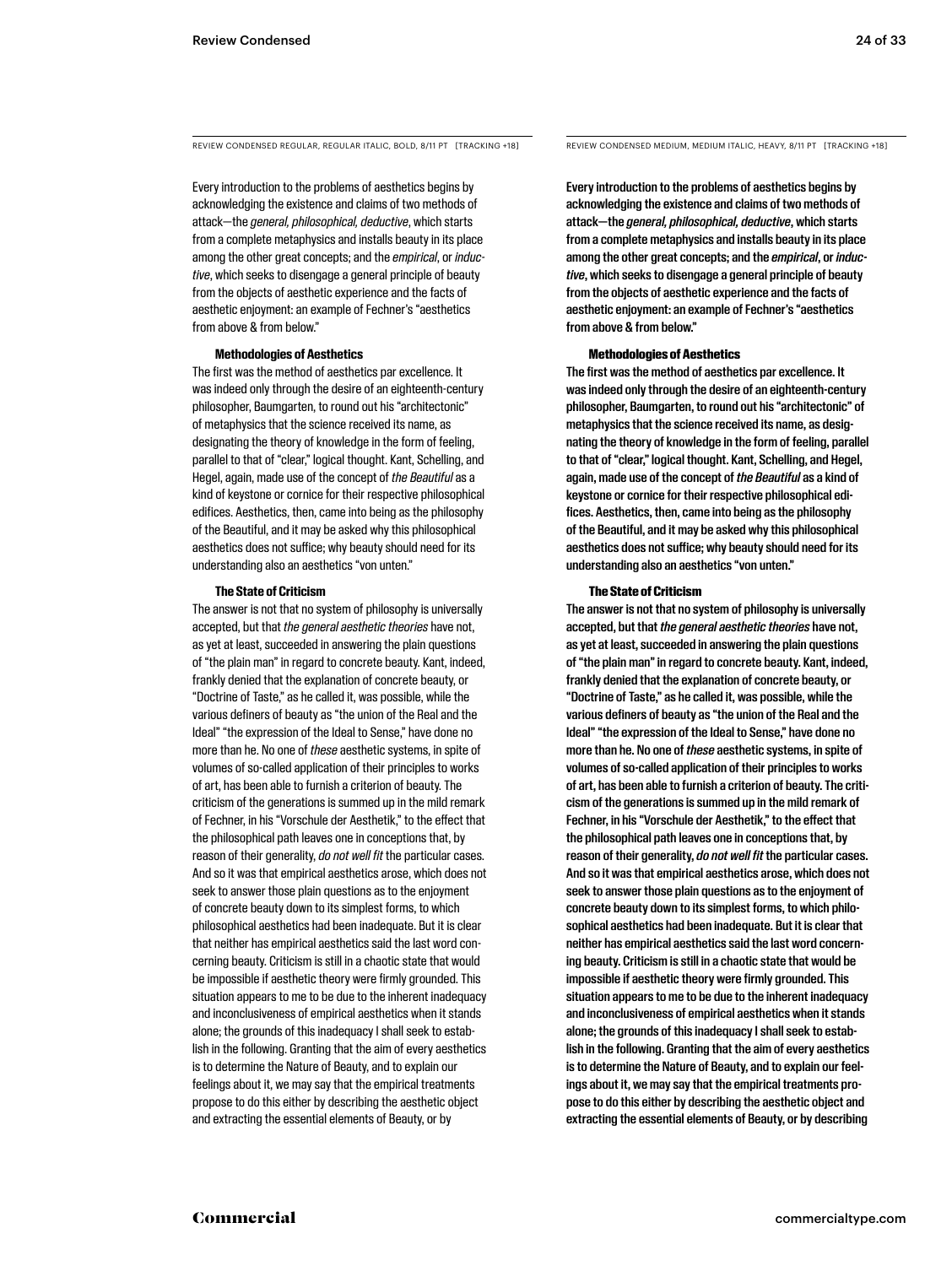REVIEW CONDENSED REGULAR, 7/9 PT **ITRACKING +20]** 

SITUATIONIST INTERNATIONAL (SI) was a group of international revolutionaries founded in 1957. With their ideas rooted in Marxism and the 20th century European artistic avantgarde, they advocated experiences of life being alternative to those admitted by the capitalist order, for the fulfillment of human primitive desires and the pursuing of a superior passional quality. For this purpose they suggested and experimented with the construction of situations; the setting up of environments favorable for the fulfillment of such desires. Using methods drawn from the arts, they developed a series of experimental fields of study for the construction of such, like unitary urbanism.

The sense of constructing situations is to fulfill human primitive desires and pursue a superior passional quality. From *Internationale Situationiste #1*: "This alone can lead to the further clarification of these simple basic desires, and to the confused emergence of new desires whose material roots will be precisely the new reality engendered by situationist constructions. We must thus envisage a sort of situationist-oriented psychoanalysis in which, in contrast to the goals pursued by the various currents stemming from Freudianism, each of the participants in this adventure would

REVIEW CONDENSED REGULAR, 6/8 PT [TRACKING +30]

SITUATIONIST INTERNATIONAL (SI) was a group of international revolutionaries founded in 1957. With their ideas rooted in Marxism and the 20th century European artistic avantgarde, they advocated experiences of life being alternative to those admitted by the capitalist order, for the fulfillment of human primitive desires and the pursuing of a superior passional quality. For this purpose they suggested and experimented with the construction of situations; the setting up of environments favorable for the fulfillment of such desires. Using methods drawn from the arts, they developed a series of experimental fields of study for the construction of such, like unitary urbanism.

The sense of constructing situations is to fulfill human primitive desires and pursue a superior passional quality. From *Internationale Situationiste #1*: "This alone can lead to the further clarification of these simple basic desires, and to the confused emergence of new desires whose material roots will be precisely the new reality engendered by situationist constructions. We must thus envisage a sort of situationist-oriented psychoanalysis in which, in contrast to the goals pursued by the various currents stemming from Freudianism, each of the participants in this adventure would discover desires for specific ambiences in order to fulfill them. Each person must seek what he loves, what attracts him. Through this method one can tabulate elements out of which situations can be constructed, along with projects to dynamize

REVIEW CONDENSED MEDIUM, 7/9 PT **ITRACKING +20]** 

SITUATIONIST INTERNATIONAL (SI) was a group of international revolutionaries founded in 1957. With their ideas rooted in Marxism and the 20th century European artistic avantgarde, they advocated experiences of life being alternative to those admitted by the capitalist order, for the fulfillment of human primitive desires and the pursuing of a superior passional quality. For this purpose they suggested and experimented with the construction of situations; the setting up of environments favorable for the fulfillment of such desires. Using methods drawn from the arts, they developed a series of experimental fields of study for the construction of such, like unitary urbanism.

The sense of constructing situations is to fulfill human primitive desires and pursue a superior passional quality. From *Internationale Situationiste #1*: "This alone can lead to the further clarification of these simple basic desires, and to the confused emergence of new desires whose material roots will be precisely the new reality engendered by situationist constructions. We must thus envisage a sort of situationist-oriented psychoanalysis in which, in contrast to the goals pursued by the various currents stemming from Freudianism,

REVIEW CONDENSED MEDIUM, 6/8 PT [TRACKING +30]

SITUATIONIST INTERNATIONAL (SI) was a group of international revolutionaries founded in 1957. With their ideas rooted in Marxism and the 20th century European artistic avantgarde, they advocated experiences of life being alternative to those admitted by the capitalist order, for the fulfillment of human primitive desires and the pursuing of a superior passional quality. For this purpose they suggested and experimented with the construction of situations; the setting up of environments favorable for the fulfillment of such desires. Using methods drawn from the arts, they developed a series of experimental fields of study for the construction of such, like unitary urbanism.

The sense of constructing situations is to fulfill human primitive desires and pursue a superior passional quality. From *Internationale Situationiste #1*: "This alone can lead to the further clarification of these simple basic desires, and to the confused emergence of new desires whose material roots will be precisely the new reality engendered by situationist constructions. We must thus envisage a sort of situationist-oriented psychoanalysis in which, in contrast to the goals pursued by the various currents stemming from Freudianism, each of the participants in this adventure would discover desires for specific ambiences in order to fulfill them. Each person must seek what he loves, what attracts him. Through this method one can tabulate elements out of which situations can be constructed, along with projects to dynamize

REVIEW CONDENSED BOLD, 7/9 PT [TRACKING +20]

**SITUATIONIST INTERNATIONAL (SI) was a group of international revolutionaries founded in 1957. With their ideas rooted in Marxism and the 20th century European artistic avantgarde, they advocated experiences of life being alternative to those admitted by the capitalist order, for the fulfillment of human primitive desires and the pursuing of a superior passional quality. For this purpose they suggested and experimented with the construction of situations; the setting up of environments favorable for the fulfillment of such desires. Using methods drawn from the arts, they developed a series of experimental fields of study for the construction of such, like unitary urbanism.**

**The sense of constructing situations is to fulfill human primitive desires and pursue a superior passional quality. From**  *Internationale Situationiste #1***: "This alone can lead to the further clarification of these simple basic desires, and to the confused emergence of new desires whose material roots will be precisely the new reality engendered by situationist constructions. We must thus envisage a sort of situationistoriented psychoanalysis in which, in contrast to the goals pursued by the various currents** 

REVIEW CONDENSED BOLD, 6/8 PT [TRACKING +30]

**SITUATIONIST INTERNATIONAL (SI) was a group of international revolutionaries founded in 1957. With their ideas rooted in Marxism and the 20th century European artistic avantgarde, they advocated experiences of life being alternative to those admitted by the capitalist order, for the fulfillment of human primitive desires and the pursuing of a superior passional quality. For this purpose they suggested and experimented with the construction of situations; the setting up of environments favorable for the fulfillment of such desires. Using methods drawn from the arts, they developed a series of experimental fields of study for the construction of such, like unitary urbanism.**

**The sense of constructing situations is to fulfill human primitive desires and pursue a superior passional quality. From** *Internationale Situationiste #1***: "This alone can lead to the further clarification of these simple basic desires, and to the confused emergence of new desires whose material roots will be precisely the new reality engendered by situationist constructions. We must thus envisage a sort of situationist-oriented psychoanalysis in which, in contrast to the goals pursued by the various currents stemming from Freudianism, each of the participants in this adventure would discover desires for specific ambiences in order to fulfill them. Each person must seek what he loves, what attracts him. Through this method one can tabulate elements out of which situations can be constructed, along with projects to dynamize**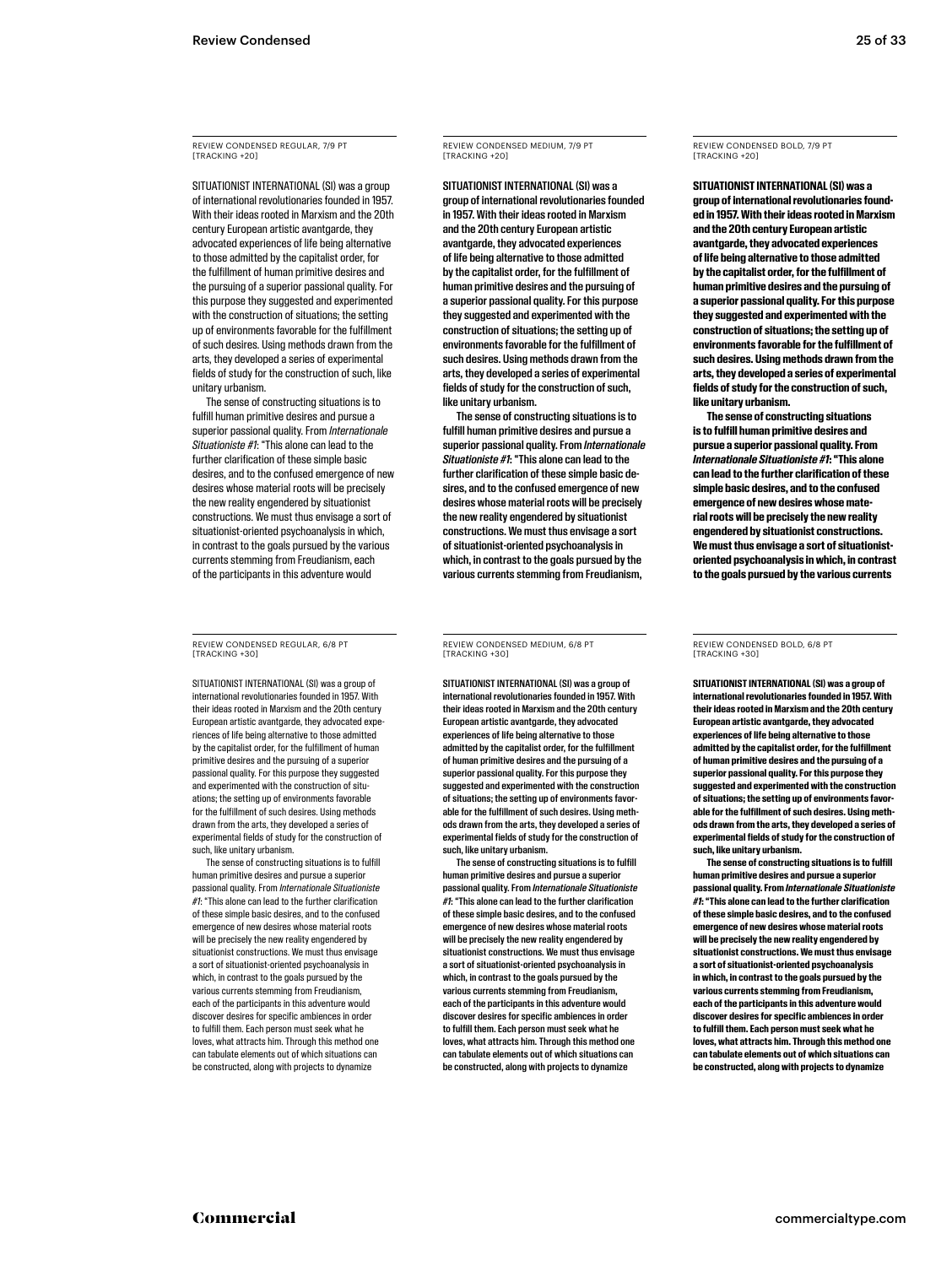REVIEW CONDENSED REGULAR, 9/11 PT [TRACKING +12]

The Spanish War, which began in 1739, and the French war which soon followed it occasioned further increase of the debt, which, on the 31st of December 1748, after the war had been concluded by the Treaty of Aix-la-Chapelle, amounted to £78,293,313. The most profound peace of seventeen years continuance had taken no more than £8,328,354 from it. A war of less than nine years' continuance added £31,338,689 to it. (Refer to James Postlethwaite's *The History of the Public Revenue.*) During the administration of Mr. Pelham, the interest of the public debt was reduced, or at least measures were taken for reducing it, from four to three per cent; the sinking fund was increased, and some part of the public debt was paid off. In 1755, before the breaking out of the late war, the funded debt of Great Britain amounted to £72,289,673. On the 5th of January 1763, at the conclusion of the peace, the funded debt amounted to £122,603,336. The unfunded debt has been stated at £13,927,589.

REVIEW CONDENSED REGULAR, 9/12 PT [TRACKING +12]

The Spanish War, which began in 1739, and the French war which soon followed it occasioned further increase of the debt, which, on the 31st of December 1748, after the war had been concluded by the Treaty of Aix-la-Chapelle, amounted to £78,293,313. The most profound peace of seventeen years continuance had taken no more than £8,328,354 from it. A war of less than nine years' continuance added £31,338,689 to it. (Refer to James Postlethwaite's *The History of the Public Revenue.*) During the administration of Mr. Pelham, the interest of the public debt was reduced, or at least measures were taken for reducing it, from four to three per cent; the sinking fund was increased, and some part of the public debt was paid off. In 1755, before the breaking out of the late war, the funded debt of Great Britain amounted to £72,289,673. On the 5th of January 1763, at the conclusion of the peace, the funded debt amounted to £122,603,336. The unfunded debt has been stated at £13,927,589.

REVIEW CONDENSED REGULAR, 9/13 PT [TRACKING +12]

The Spanish War, which began in 1739, and the French war which soon followed it occasioned further increase of the debt, which, on the 31st of December 1748, after the war had been concluded by the Treaty of Aix-la-Chapelle, amounted to £78,293,313. The most profound peace of seventeen years continuance had taken no more than £8,328,354 from it. A war of less than nine years' continuance added £31,338,689 to it. (Refer to James Postlethwaite's *The History of the Public Revenue.*) During the administration of Mr. Pelham, the interest of the public debt was reduced, or at least measures were taken for reducing it, from four to three per cent; the sinking fund was increased, and some part of the public debt was paid off. In 1755, before the breaking out of the late war, the funded debt of Great Britain amounted to £72,289,673. On the 5th of January 1763, at the conclusion of the peace, the funded debt amounted to £122,603,336. The unfunded debt has been stated at £13,927,589.

REVIEW CONDENSED REGULAR, 9/14 PT [TRACKING +12]

The Spanish War, which began in 1739, and the French war which soon followed it occasioned further increase of the debt, which, on the 31st of December 1748, after the war had been concluded by the Treaty of Aix-la-Chapelle, amounted to £78,293,313. The most profound peace of seventeen years continuance had taken no more than £8,328,354 from it. A war of less than nine years' continuance added £31,338,689 to it. (Refer to James Postlethwaite's *The History of the Public Revenue.*) During the administration of Mr. Pelham, the interest of the public debt was reduced, or at least measures were taken for reducing it, from four to three per cent; the sinking fund was increased, and some part of the public debt was paid off. In 1755, before the breaking out of the late war, the funded debt of Great Britain amounted to £72,289,673. On the 5th of January 1763, at the conclusion of the peace, the funded debt amounted to £122,603,336. The unfunded debt has been stated at £13,927,589.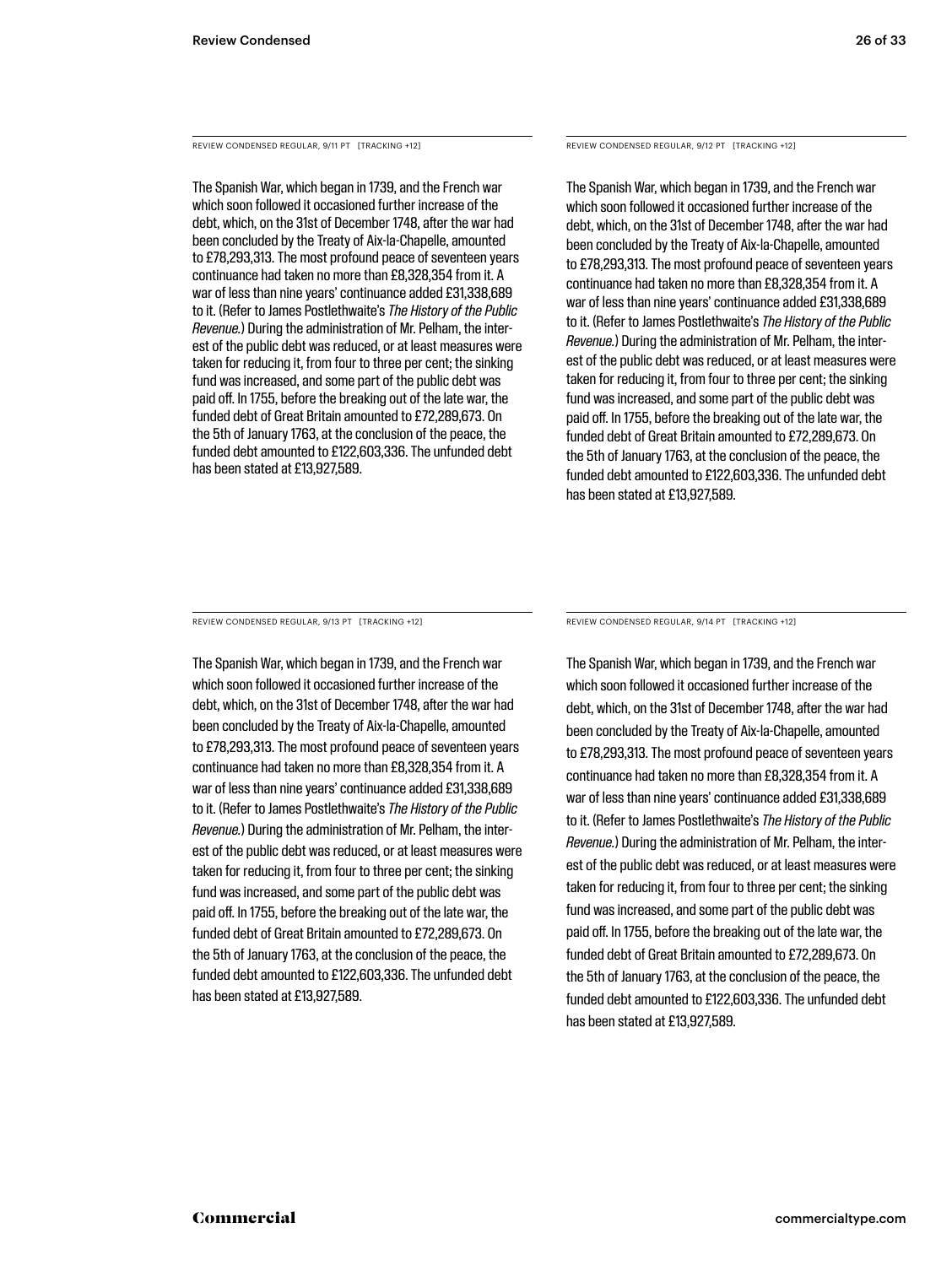ČESKÝ (CZECH) REVIEW CONDENSED REGULAR, REGULAR ITALIC, 9/12 PT [TRACKING +12]

Ačkoli klimšova nenapsala knih mnoho, přece zná ji ta naše četbychtivá mládež tuze dobře. Zná ji zejména z knih: Z jara do léta, Kniha báchorek, Paleček a Malenka, Z ráje, Rodinná skřínka a j., a pak z různých časopisů pro mládež, do nichž velice pilně přispívá. Její práce vesměs děti naše rády čítají, poněvadž skutečně vynikají vším, čeho se na dobré četbě žádá. *Však Klimšova také pracuje s láskou, pracuje opravdově vážně a nevydá nic na světlo, co by důkladně nepodrobila soudu svému i soudu jiných*. A to právě dodává jejím prácem té pravé ceny. Nuže seznammež se se životem této tiché a skromné pracovnice, seznammež se i s jejími pěknými spisy. Klimšova narodila se 7. dne měsíce prosince roku 1851. v Poličce. Otec její byl dosti zámožným a váženým měšťanem, měltě v Poličce dům a byl dlouhá léta členem obecního zastupitelstva, ba i městským radním. *Při domě měli Klimšovi zahrádku.* Něžná matka Bohumilčina milovala totiž velice květiny a při tom lnula také velikou láskou ku zvířatům. Byla dobra, o vše, ale zvláště o děti své starostliva, při tom pilna, šetrna a skoro až příliš skromna. Podobala se, zvláště v pozdějším svém věku, na vlas těm prostosrdečným a milým paním, ženám i stařenkám staročeským, o nichž nám často naši povídkáři tak rádi a živě vypravují. A tu lásku, tu dobrotu, tu skromnosť a všechny ostatní pěkné vlastnosti své

DEUTSCH (GERMAN) REVIEW CONDENSED REGULAR, REGULAR ITALIC, 9/12 PT [TRACKING +12]

Sehen wir das Gesamtbild unseres heutigen Lebens nur mit unseren Augen an, so können wir die Folgerung ziehen, daß dieses Gebilde einen chaotischen Charakter trägt, und es kann uns nicht wundern, daß diejenigen, welche sich in diesem scheinbaren Chaos unwohl fühlen, der Welt entfliehen oder sich in geistigen Abstraktionen verlieren wollen. *Doch jedenfalls muß es uns klar sein, daß diese Flucht vor der Wirklichkeit ein ebenso großer Irrtum ist wie jene Anlehnung an den reinsten Materialismus*. Weder die Flucht in das Mittelalter, noch der von verschiedenen Kunsthistorikern empfohlene Wiederaufbau des Olympos kann und die Lösung bringen. Unsere Zeit hat eine andere Mission zu erfüllen als die des Mittelalters und des Hellenismus. Um die Aufgabe unserer Zeit richtig zu verstehen, ist es notwendig, daß wir nicht nur mit unseren Augen, sondern vielmehr mit unseren innerlichen Sinnesorganen die Lebensstruktur erfassen. Haben wir einmal die Synthese des Lebens aus der Tiefe unseres Wesens gewonnen und als Inhalt von Kultur und Kunst anerkannt, so wird es uns nicht schwer fallen an Hand von Dokumenten, die uns die Tradition liefert, der Lösung des Problems näher zu kommen. Nicht wir allein ringen um die Lösung des Kunstproblems, sondern viele Generationen haben darum gerungen. Die Bestätigung hierfür finden wir in allen

DANSK (DANISH) REVIEW CONDENSED REGULAR, REGULAR ITALIC, 9/12 PT [TRACKING +12]

Der var en lille havfisk af god familie, navnet husker jeg ikke, det må de lærde sige dig. Den lille fisk havde attenhundrede søskende, alle lige gamle; de kendte ikke deres fader eller moder, de måtte straks skøtte sig selv og svømme om, men det var en stor fornøjelse; vand havde de nok at drikke, hele verdenshavet, føden tænkte de ikke på, den kom nok; hver ville følge sin lyst, hver ville få sin egen historie, ja det tænkte heller ingen af dem på. *Solen skinnede ned i vandet, det lyste om dem, det var så klart, det var en verden med de forunderligste skabninger*, og nogle så gruelig store, med voldsomme gab, de kunne sluge de attenhundrede søskende, men det tænkte de heller ikke på, for ingen af dem var endnu blevet slugt. De små svømmede sammen, tæt op til hverandre, som sildene og makrellerne svømmer; men som de allerbedst svømmede i vandet og tænkte på ingenting, sank, med forfærdelig lyd, ovenfra, midt ned imellem dem, en lang, tung ting, der slet ikke ville holde op; længere og længere strakte den sig, og hver af småfiskene, som den ramte, blev kvast eller fik et knæk, som de ikke kunne forvinde. Alle småfisk, de store med, lige oppe fra havets flade og ned til dets bund, fór i forfærdelse til side; den tunge, voldsomme ting sænkede sig dybere og dybere, den blev længere og længere, milelang, gennem hele havet. Fisk og snegle, alt hvad svøm-

ESPAÑOL (SPANISH)

REVIEW CONDENSED REGULAR, REGULAR ITALIC, 9/12 PT [TRACKING +12]

En esta conferencia no pretendo, como en anteriores, definir, sino subrayar; no quiero dibujar, sino sugerir. Animar, en su exacto sentido. Herir pájaros soñolientos. Donde haya un rincón oscuro, poner un reflejo de nube alargada y regalar unos cuantos espejos de bolsillo a las señoras que asisten. *He querido bajar a la ribera de los juncos. Por debajo de las tejas amarillas*. A la salida de las aldeas, donde el tigre se come a los niños. Estoy en este momento lejos del poeta que mira el reloj, lejos del poeta que lucha con la estatua, que lucha con el sueño, que lucha con la anatomía; he huido de todos mis amigos y me voy con aquel muchacho que se come la fruta verde y mira cómo las hormigas devoran al pájaro aplastado por el automóvil. Por las calles más puras del pueblo me encontraréis; por el aire viajero y la luz tendida de las melodías que Rodrigo Caro llamó "reverendas madres de todos los cantares". Por todos los sitios donde se abre la tierna orejita rosa del niño o la blanca orejita de la niña que espera, llena de miedo, el alfiler que abra el agujero para la arracada. En todos los paseos que yo he dado por España, un poco cansado de catedrales, de piedras muertas, de paisajes con alma, me puse a buscar los elementos vivos, perdurables, donde no se hiela el minuto, que viven un tembloroso presente. Entre los infinitos que existen, yo he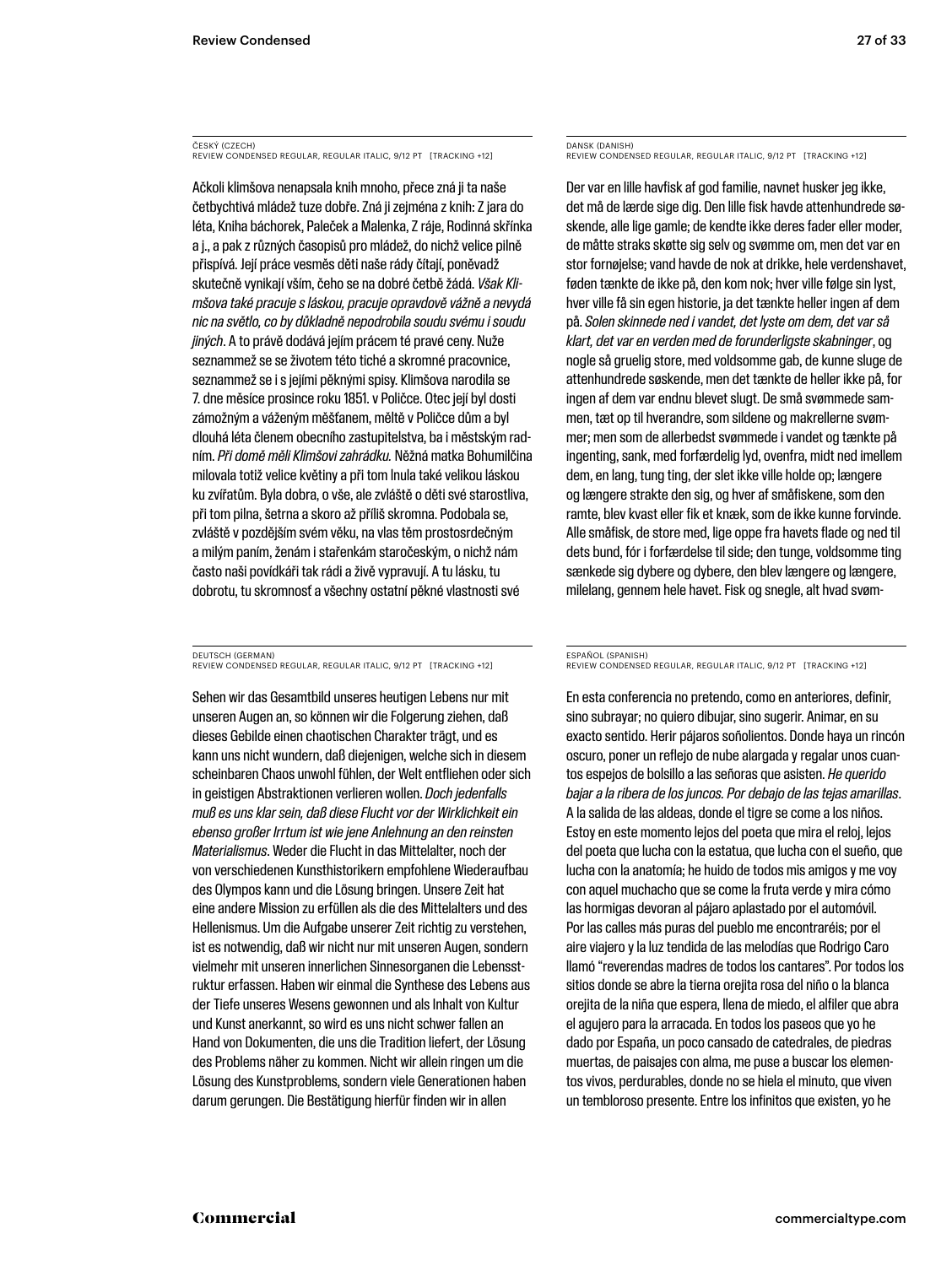FRANÇAIS (FRENCH) REVIEW CONDENSED REGULAR, REGULAR ITALIC, 9/12 PT [TRACKING +12]

Dada a son origine dans le dictionnaire. C'est terriblement simple. En français cela signifie «cheval de bois». En allemand «va te faire, au revoir, à la prochaine». En roumain «oui en effet, vous avez raison, c'est ça, d'accord, vraiment, on s'en occupe», etc. *C'est un mot international. Seulement un mot et ce mot comme mouvement.* Très facile à comprendre. Lorsqu'on en fait une tendance artistique, cela revient à vouloir supprimer les complications. Psychologie Dada. Allemagne Dada y compris indigestions et crampes brouillardeuses, littérature Dada, bourgeoisie Dada et vous, très vénérés poètes, vous qui avez toujours fait de la poésie avec des mots, mais qui n'en faites jamais du mot lui-même, vous qui tournez autour d'un simple point en poétisant. Guerre mondiale Dada et pas de fin, révolution Dada et pas de commencement. Dada, amis et soi-disant poètes, très estimés fabricateurs et évangélistes Dada Tzara, Dada Huelsenbeck, Dada m'dada, Dada m'dada, Dada mhm, dada dera dada, Dada Hue, Dada Tza. Comment obtenir la béatitude ? En disant Dada. Comment devenir célèbre? En disant Dada. D'un geste noble et avec des manières raffinées. Jusqu'à la folie. Jusqu'à l'évanouissement. Comment en finir avec tout ce qui est journalisticaille, anguille, tout ce qui est gentil et propret, borné, vermoulu de morale, européanisé, énervé ? En

MAGYAR (HUNGARIAN) REVIEW CONDENSED REGULAR, REGULAR ITALIC, 9/12 PT [TRACKING +12]

Hajnali két órakor a segédtiszt belépett a tábornok szobájába és jelentette, hogy a járőrök elindultak a hodricsi úton. Az asztalra állított petróleumlámpa körül szétteregetett tereprajzok és jelentések hevertek, rajtuk keresztbe dobva egy ezüstgombos lovaglópálca. A tábornok a szoba közepén állt és hideg arccal hallgatta a segédtiszt szavait. Kurtára nyírt szakála rőtesen csillogott a lámpafényben. *Aranykeretes szemüvege mögül jeges nyugalommal csillámlottak elő kék szemei.* Csupa energia volt ez a hat láb magas, karcsú ember, aki egy hónap előtt vette át a feldunai hadtest parancsnokságát. De most mégis, mintha valami fáradtságot vagy inkább fásultságot árultak volna el mozdulatai. Némán bólintott s mikor a segédtiszt mögött becsukódott az ajtó, kimerülten dobta magát a kopott díványra. Két nap óta mindig talpon volt s egyik izgalom a másik után érte. A Szélakna irányában fekvő főcsapat felé haladó ellenség már egy napi előnyt nyert a Zsarnócra kirendelt zászlóalj parancsnokának ügyetlensége folytán. Első felindulásában maga vette át a zászlóalj vezényletét s negyvennyolc óra óta egy percre le nem hunyta a szemét. Izgatta az is, hogy esetleg elvágják a derékhadtól, ha ugyan be nem kerítik. A legénység pedig javarészt újoncokból áll, azok is leginkább tótok, akiket végképp elcsigázott az olvadó

ITALIANO (ITALIAN) REVIEW CONDENSED REGULAR, REGULAR ITALIC, 9/12 PT [TRACKING +12]

Dapprima, ripetendendo l'errore commesso in gioventù, scrisse di animali che conosceva poco, e le sue favole risonarono di ruggiti e barriti. Poi si fece più umano, se così si può dire, scrivendo degli animali che credeva di conoscere. *Così la mosca gli regalò una gran quantità di favole dimostrandosi un animale più utile di quanto si creda*. In una di quelle favole ammirava la velocità del dittero, velocità sprecata perchè non gli serviva nè a raggiungere la preda nè a garantire la sua incolumità. Qui faceva la morale una testuggine. Un'altra favola esaltava la mosca che distruggeva le cose sozze da essa tanto amate. Una terza si meravigliava che la mosca, l'animale più ricco d'occhi, veda tanto imperfettamente. Infine una raccontava di un uomo che, dopo di aver schiacciato una mosca noiosa, le gridò: "Ti ho beneficata; ecco che non sei più una mosca". Con tale sistema *era facile di avere ogni giorno* la favola pronta col caffè del mattino. Doveva venire la guerra ad insegnargli che la favola poteva divenire un'espressione del proprio animo, il quale così inseriva la mummietta nella macchina della vita, quale un suo organo. Ed ecco come avvenne. Allo scoppio della guerra italiana, Mario temette che il primo atto di persecuzione che l' I. e R. Polizia avrebbe esercitato a Trieste, sarebbe venuto a colpire lui – uno dei pochi letterati italiani restati in città – con

POLSKI (POLISH) REVIEW CONDENSED REGULAR, REGULAR ITALIC, 9/12 PT [TRACKING +12]

Od wczoraj jakiś niepokój panuje w uliczce. Stary Mendel dziwi się i częściej niż zwykle nakłada krótką łajkę patrząc w okno. Tych ludzi nie widział on tu jeszcze. Gdzie idą? Po co przystają z robotnikami, śpieszącymi do kopania fundamentów pod nowy dom niciarza Greulicha? Skąd się tu wzięły te obszarpane wyrostki? Dlaczego patrzą tak po sieniach? Skąd mają pieniądze, że idą w pięciu do szynku? Stary Mendel kręci głową, smokcząc mały, silnie wygięty wiśniowy cybuszek. *On zna tak dobrze tę uliczkę cichą. Jej fizjonomię, jej ruch.* jej głosy, jej tętno. Wie, kiedy zza którego węgła wyjrzy w dzień pogodny słońce; ile dzieci przebiegnie rankiem, drepcąc do ochronki, do szkoły; ile zwiędłych dziewcząt w ciemnych chustkach, z małymi blaszeczkami w ręku przejdzie po trzy, po cztery, do fabryki cygar na robotę; ile kobiet przystanie z koszami na starym, wytartym chodniku, pokazując sobie zakupione jarzyny, skarżąc się na drogość jaj, mięsa i masła; ilu wyrobników przecłapie środkiem bruku, ciężkim chodem nóg obutych w trepy, niosąc pod pachą węzełki, a w ręku cebrzyki, kielnie, liny. siekiery, piły. Ba, on i to nawet wie może. ile wróbli gnieździ się w gzymsach starego browaru- który panuje nad uliczką wysokim, poczerniałym kominem – w gałęziach chorowitej, rosnącej przy nim topoli, która, nie ma ani siły do życia, ani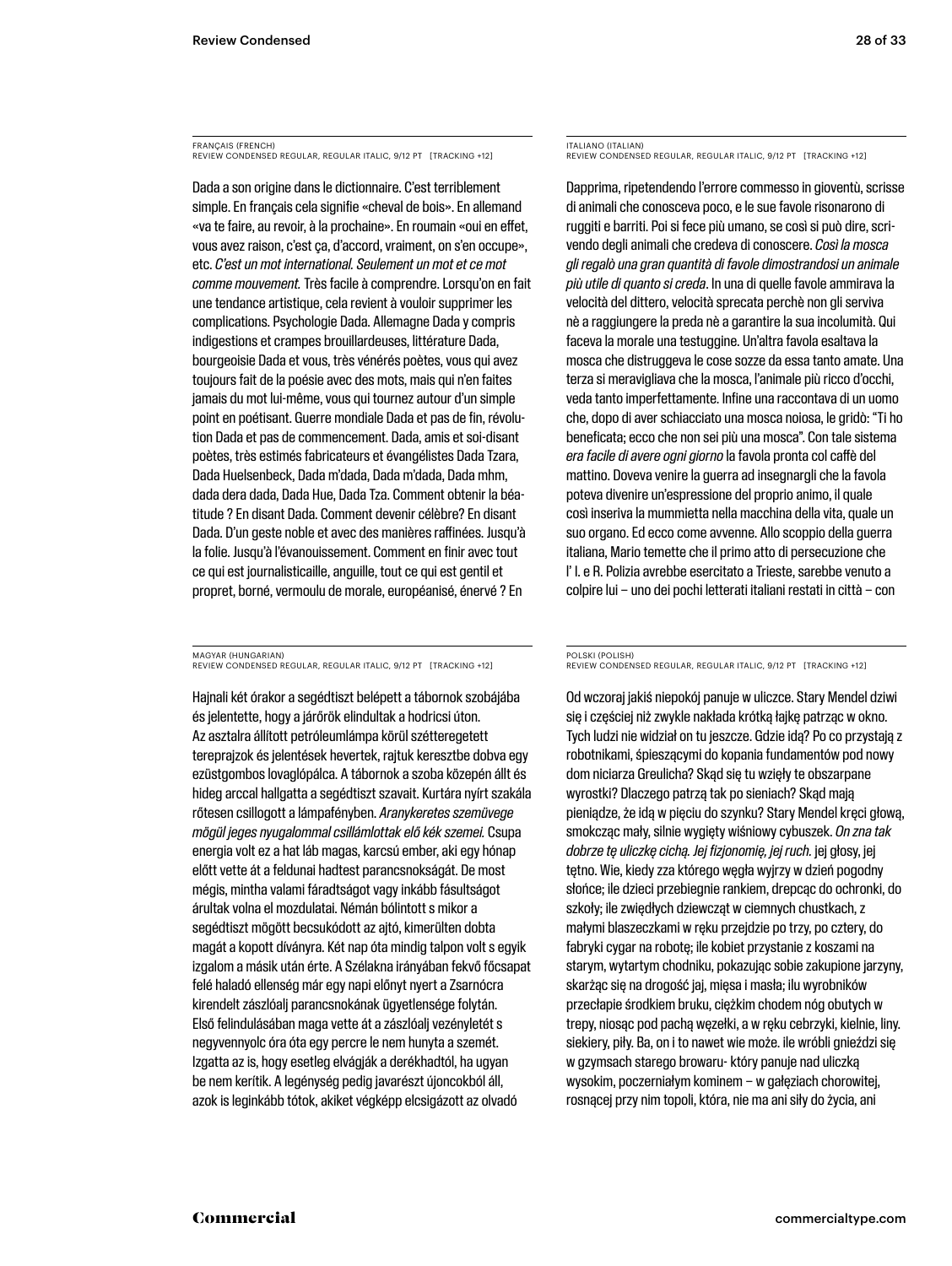PORTUGUÊS (PORTUGUESE) REVIEW CONDENSED REGULAR, REGULAR ITALIC, 9/12 PT [TRACKING +12]

D. Benedita levantou-se, no dia seguinte, com a idéia de escrever uma carta ao marido, uma longa carta em que lhe narrasse a festa da véspera, nomeasse os convivas e os pratos, descrevesse a recepção noturna, e, principalmente, desse notícia das novas relações com D. Maria dos Anjos. A mala fechava-se às duas horas da tarde, *D. Benedita acordara às nove, e, não morando longe (morava no Campo da Aclamação), um escravo levaria a carta ao correio muito a tempo.* Demais, chovia; D. Benedita arredou a cortina da janela, deu com os vidros molhados; era uma chuvinha teimosa, o céu estava todo brochado de uma cor pardo-escura, malhada de grossas nuvens negras. Ao longe, viu flutuar e voar o pano que cobria o balaio que uma preta levava à cabeça: concluiu que ventava. Magnífico dia para não sair, e, portanto, escrever uma carta, duas cartas, todas as cartas de uma esposa ao marido ausente. Ninguém viria tentá-la. Enquanto ela compõe os babadinhos e rendas do roupão branco, um roupão de cambraia que o desembargador lhe dera em 1862, no mesmo dia aniversário, 19 de setembro, convido a leitora a observar-lhe as feições. Vê que não lhe dou Vênus; também não lhe dou Medusa. Ao contrário de Medusa, nota-se-lhe o alisado simples do cabelo, preso sobre a nuca. Os olhos são vulgares, mas têm uma expressão bonachã. A

SVENSKA (SWEDISH) REVIEW CONDENSED REGULAR, REGULAR ITALIC, 9/12 PT [TRACKING +12]

Klockan var mellan åtta och nio den vackra majmorgonen, då Arvid Falk efter scenen hos brodern vandrade gatorna framåt, missnöjd med sig själv, missnöjd med brodern och missnöjd med det hela. Han önskade att det vore mulet och att han hade dåligt sällskap. Att han var en skurk, det trodde han icke fullt på, *men han var icke nöjd med sig själv, han var så van att ställa höga fordringar på sig,* och han var inlärd att i brodern se ett slags styvfar, för vilken han hyste stor aktning, nästan vördnad. Men även andra tankar döko upp och gjorde honom bekymrad. Han var utan pengar och utan sysselsättning. Detta senare var kanske det värsta ty sysslolösheten var honom en svår fiende, begåvad med en aldrig vilande fantasi som han var. Under ganska obehagliga funderingar hade han kommit ner på Lilla Trädgårdsgatan; han följde vänstra trottoaren utanför Dramatiska Teatern och befann sig snart inne på Norrlandsgatan; han vandrade utan mål och gick rätt fram; snart började stenläggningen bli ojämn, träkåkar efterträdde stenhusen, illa klädda människor kastade misstänksamma blickar på den snyggt klädde personen som så tidigt besökte deras kvarter och utsvultna hundar morrade hotande mot främlingen. Mellan grupper av artillerister, arbetshjon, bryggardrängar, tvättmadammer och lärpojkar påskyndade han sina sista steg

SUOMI (FINNISH) REVIEW CONDENSED REGULAR, REGULAR ITALIC, 9/12 PT [TRACKING +12]

He olivat ystäviä ystävyydessä, joka oli läheisempää kuin veljeys. Nello oli pieni Ardennelainen — Patras suuri Flamandilainen. He olivat saman ikäisiä vuosilla mitattuna, mutta kuitenkin toinen oli vielä nuori, toinen oli jo vanha. He olivat asuneet yhdessä koko ikänsä; molemmat he olivat orpoja ja kurjia sekä saivat leipänsä samasta kädestä. *Se oli ollut heidän siteensä alku, heidän ensimmäinen sympatian säikeensä;* se oli vahvistunut päivä päivältä ja kasvanut heidän mukanaan kiinteänä ja erottamattomana niin, että he alkoivat rakastaa toisiansa erittäin paljon. Heidän kotinsa oli pieni mökki pienen Flamandilaisen kylän reunalla, peninkulman päässä Antverpenistä. Kylä sijaitsi leveiden laidunkaistaleiden ja viljavainioiden välissä, ja sen läpi virtaavan suuren kanavan reunamilla kasvoi pitkät rivit tuulessa taipuvia poppeleita ja tervaleppiä. Siinä oli parikymmentä maatilaa ja taloa, joiden ikkunaluukut olivat kirkkaan vihreät tai taivaansiniset ja katot ruusunpunaiset tai mustavalkoiset sekä seinät niin valkoisiksi maalatut, että ne loistivat auringossa kuin puhdas lumi. Kylän keskustassa oli tuulimylly pienellä sammalta kasvavalla rinteellä, se oli maamerkkinä kaikelle ympäröivälle tasamaalle. Mylly oli kerran maalattu helakanpunaiseksi, siivet mukaan lukien, mutta niin oli tehty sen lapsuudessa viitisenkymmentä vuotta sitten,

TÜRKÇE (TURKISH)

REVIEW CONDENSED REGULAR, REGULAR ITALIC, 9/12 PT [TRACKING +12]

Sadık genç, araladığı kapıyı çekince, yine birden kararan sanduka sükunu içinde, İskender Paşa, galeyansız ibadetine başlardı. Artık dünyaya dair hiçbir ümidi kalmamıştı. İstediği yalnız bir iman selametiydi. *Vâkıa korkak bir adam değildi. Ama, muhakkak bir ölümü her gün, her saat, her dakika, hatta her saniye beklemek… Onun cesaretini kırmış, sinirlerini zayıflatmıştı.* Düşündükçe, ensesinde soğuk bir satırın sarih temasını duyar gibi oluyordu. Bu sarih temas silinirken karşısına kendi boğuk hayali gelirdi; gözleri patlamış, kavuğu bir tarafa yuvarlanmış, boynu yağlı bir kement ile sıkılmış, ayağından pabuçları çıkmış, ipek kuşağı çözülmüş, karanlık, köpüklü ağzından siyah dili sarkmış bir naaş… İskender Paşa'nın yerde sürünen ölüsü! Titrer, gözlerini oğuşturur, yine salât-ü selamlarını çekmeye başlardı. Yakın akıbetinin bu uzvî hatırası o kadar bariz, o kadar kuvvetliydi ki… Çocukluğunun saf muhayyilesini süsleyen cennet bahçelerini, hûri, gılman alaylarını, Tûba ağacını, Sırat köprüsünü şimdi düşünemiyordu bile… Zihni durmuştu. Sinirleri, beyni pek yorgundu. Yemek yiyemiyordu. Boğazına kurşundan bir yumruk tıkanmıştı. Yalnız ara sıra su içerdi. Abdestini tazelemeye kalktığı zamanlar dizleri çözülüyor, gözlerinde karanlık, kırmızı benekler uçuşuyordu. Bazen sedirin üstüne uzanıp dalınca, korkunç, muzip rüyalarla uyanırdı. Ölümden sonrası havsalasına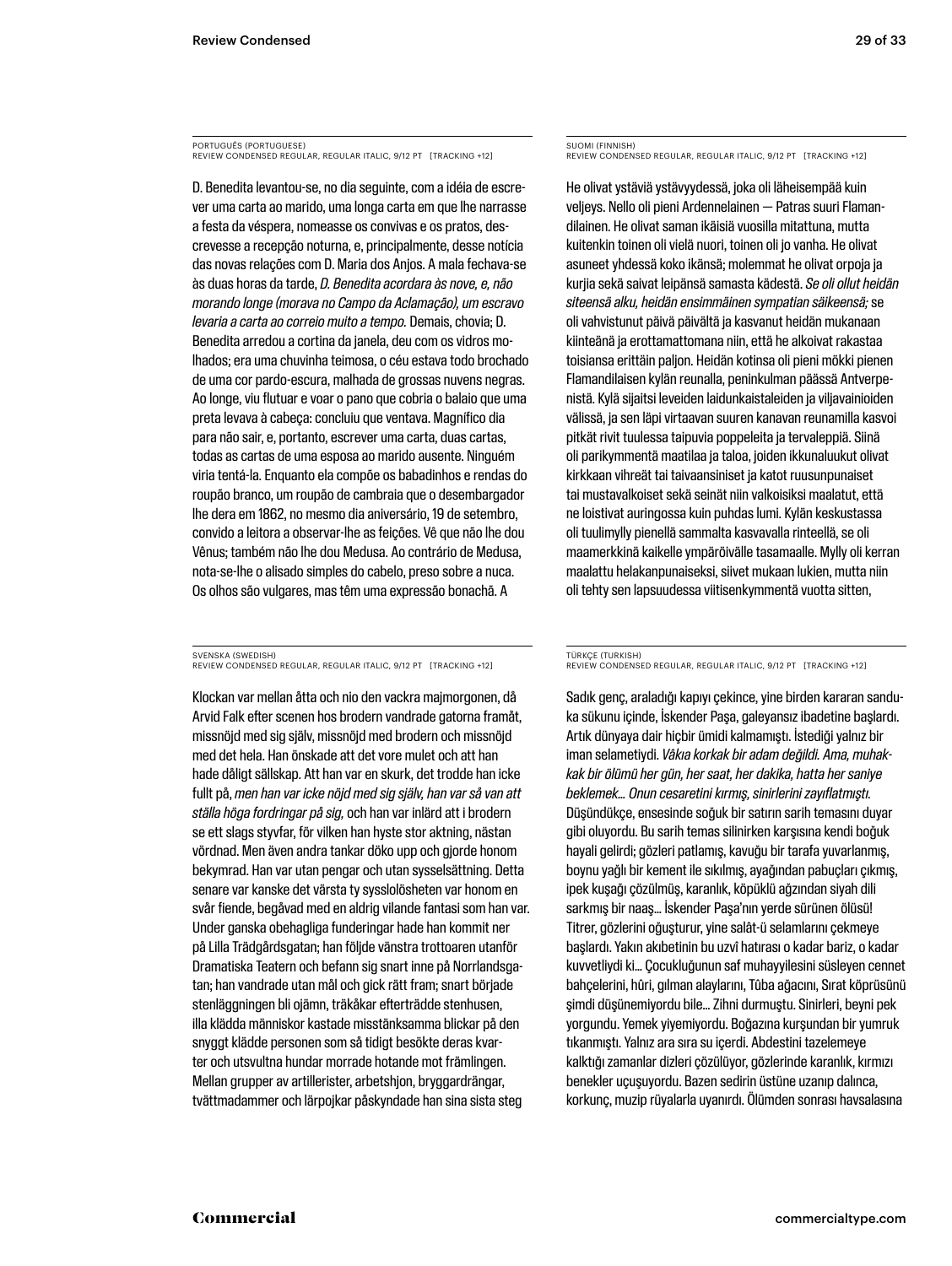| <b>UPPERCASE</b>                             | ABCDEFGHIJKLMNOPQRSTUVWXYZ                                                                                                                                                      |  |  |  |  |
|----------------------------------------------|---------------------------------------------------------------------------------------------------------------------------------------------------------------------------------|--|--|--|--|
| LOWERCASE                                    | abcdefghijklmnopqrstuvwxyz                                                                                                                                                      |  |  |  |  |
| STANDARD PUNCTUATION                         | ¡!¿?.,:;--—()[]{}/ \&@*""'''",«»↔ §•¶†‡©®™                                                                                                                                      |  |  |  |  |
| ALL CAP PUNCTUATION                          | i¿/\                                                                                                                                                                            |  |  |  |  |
| <b>LIGATURES</b>                             | ff                                                                                                                                                                              |  |  |  |  |
| PROPORTIONAL LINING<br>default figures       | \$£€¥₱₽₿₹₺₩₫1234567890¢f%‰ª°#°<+=-×÷>'"                                                                                                                                         |  |  |  |  |
| <b>TABULAR LINING</b>                        | \$£€¥₱₽₿₹₺₩₫1234567890¢f%‰<+=-×÷>                                                                                                                                               |  |  |  |  |
| PREBUILT FRACTIONS                           | $\frac{1}{2}$ $\frac{1}{3}$ $\frac{2}{3}$ $\frac{1}{4}$ $\frac{3}{4}$ $\frac{1}{8}$ $\frac{3}{8}$ $\frac{5}{8}$ $\frac{7}{8}$                                                   |  |  |  |  |
| <b>NUMERATORS &amp;</b><br>DENOMINATORS      | 41234567890/1234567890                                                                                                                                                          |  |  |  |  |
| <b>SUPERSCRIPT &amp;</b><br><b>SUBSCRIPT</b> | ${\rm H}^{1234567890}$<br>$H_{1234567890}$                                                                                                                                      |  |  |  |  |
| STYLISTIC ALTERNATES                         | KMRW agijk j!¿?.,:;"""",,,.® ÷ KŔRŘŴŴŴŴ<br>àáâãäåāãaqaããããậåååååååġġġġķ<br>ÄĄĄ̃ĂĊËĖĘÊĠĢĬİĮĶĶĿĻŅÖQỘợŖŖŞŢÜŲŲŴŴŸYŻ<br>äąậặäạậặċëėeệġģġġïįiijķķļŀņöọộợŗşţüụựẅÿyż                    |  |  |  |  |
| ARROWS                                       | →⊿↓∠←↖↑↗                                                                                                                                                                        |  |  |  |  |
| <b>ACCENTED UPPERCASE</b>                    | <i><b>ÀÁÂÃÄÅĀĂĂĄĄÃÃÂÃÅÅÅÅÆƏÇĆĈĊČĎĐÈÉ</b></i><br>ÊËĒĔĖĘĚĘĔĚĚĚÊÊÊĜĞĞĠĢĤĦÌÍÎÏĨĬĮĮIJĺĴĶĹĽĿŁĻ<br>ÑŃŇŊŅÒÓÔÕÖŌŎŎŐŐQQŐÔÕQŐŐŎŎŎØŒŔŘ<br>ŖŚŜŞŠȘßŢŤŢŦÞÙÚÛÜŨŨŨŮŮŮŰŲƯŲŰŬŨƯŮŴ<br>ŴŴŴÝŸŶŶYŶŶŹŻŽ |  |  |  |  |
| ACCENTED LOWER CASE                          | àáâãäåāāǎåaaââåååååååæaçćĉċčďđèéêëē<br>ĕėęĕęẽ̃ẽẽẽė̃ẽẽĝğġģĥħìíîïĩĭįįijíj̃}ķĺľŀłḷñńňŋņ<br>dóôōöōŏóődoõôôôôddöddøæŕřŗśŝşšşßţťţŧ<br>þùúûüūūŭůůűyưụứừữựửŵẁẃẅÿŷỳyỹỷźżž                |  |  |  |  |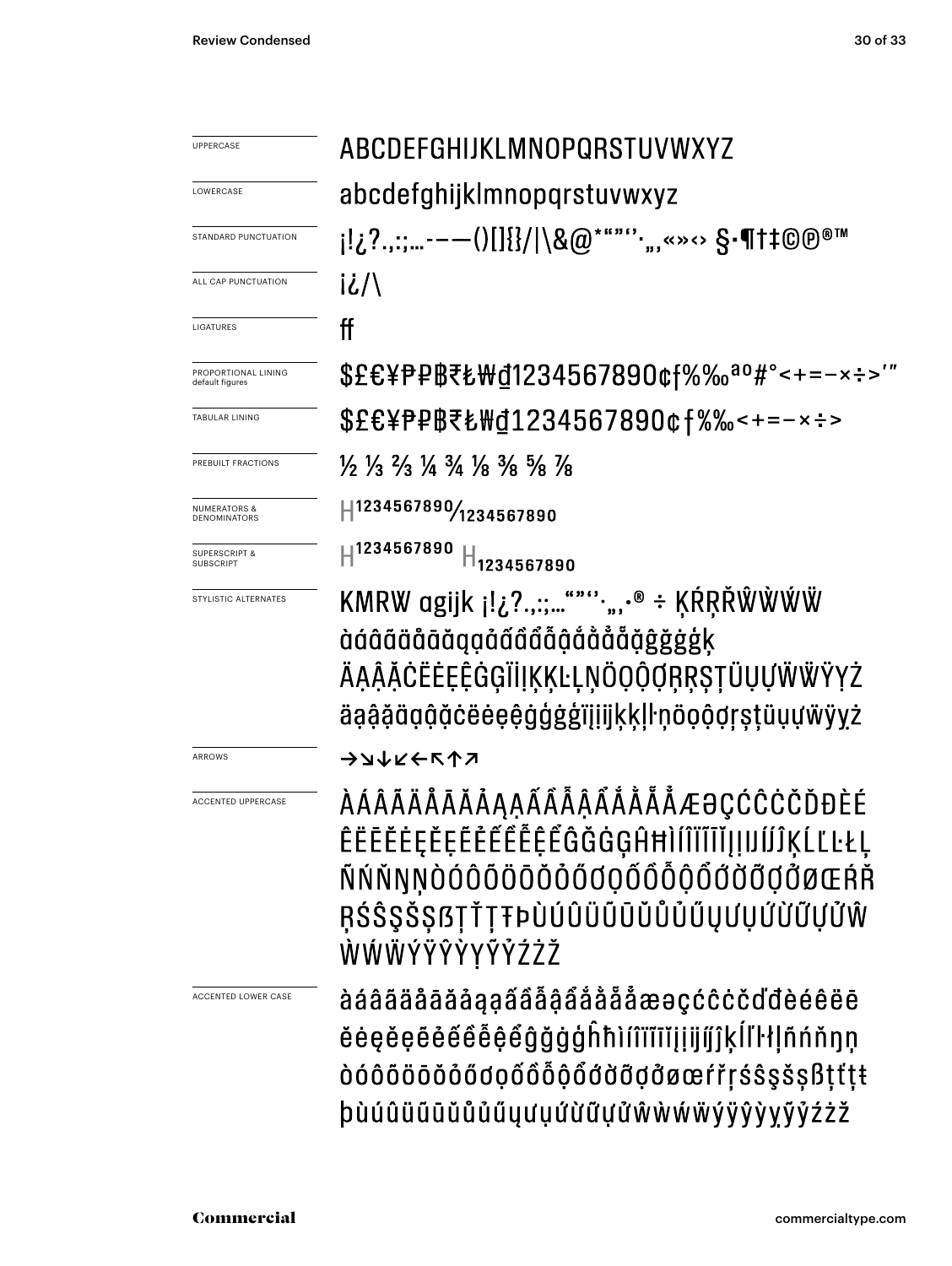UPPERCASE LOWERCASE STANDARD PUNCTUATION  $i\ell/\ell$ ALL CAP PUNCTUATION  $f f$ LIGATURES PROPORTIONAL LINING default figures TABULAR LINING PREBUILT FRACTIONS NUMERATORS & DENOMINATORS SUPERSCRIPT & **SUBSCRIPT** STYLISTIC ALTERNATES **ナンナスナイン** ACCENTED LOWER CASE

ABCDEFGHIJKLMNOPORSTUVWXYZ abcdefghijklmnopgrstuvwxyz  $\{1,2^2,...\,---()$   $\{1\}$   $\{1\}$   $\{1\}$   $\{2,3^2,...\,---()$   $\{1\}$   $\{1\}$   $\{2\}$   $\{0\}$   $\{0\}$   $\{0\}$   $\{0\}$   $\{0\}$   $\{0\}$   $\{0\}$   $\{0\}$   $\{0\}$   $\{0\}$   $\{0\}$   $\{0\}$   $\{0\}$   $\{0\}$   $\{0\}$   $\{0\}$   $\{0\}$   $\{0\$ \$£€¥₱₽₿₹₺₩₫1234567890¢f%‰ªº#°<+=-×÷>'" \$£€¥₱₽₿₹₺₩₫1234567890¢f%‰<+=-×÷>  $\frac{1}{2}$   $\frac{1}{3}$   $\frac{2}{3}$   $\frac{1}{4}$   $\frac{3}{4}$   $\frac{1}{8}$   $\frac{3}{8}$   $\frac{5}{8}$   $\frac{1}{8}$ H1234567890/1234567890

 $H^{1234567890}$   $H_{1234567890}$ 

KMRW agijk j!¿?.,:;...""";,, $\cdot$ ® ÷ KŔŖŘŴŴŴ àáâãäåāāagaåãâåååååååå ÄĄĄĄŬĊĔĖĘĘĠĢĬĬĮĶĶĿĻŅÖQŎŎŖŖŞŢŨŲŲŴŴŸYŻ äąą̂ą̃äąą̂ą̃čëėeę̂ĝģġģiįįijķķḷŀņöọộợŗṣṭüụựẅÿyż

ARROWS

ACCENTED UPPERCASE

ÀÁÂÃÄÅÅĀĂÅĄĄÁÃÃÅÅÅÅÅÅÅÆƏÇĆĈĊČĎĐÈÉÊ ĔĒĔĖĘĚĘĔĔĔĔĔĔĔĜĞĞĠĠĤĦÌĺÎÏĨĬĮIJIJIJŔĸĹĽĿŁĻÑ ŃŇŊŅÒÓÔÕÖŌŎŎŎŐŨQŐŐÕÕŐŎŎŎŎØŒŔŘŖ ŚŜŞŠŞßŢŤŢŦÞÙÚÛÜŨŨŨŮŮŮŰŲƯŲŰŬŨŲŮŴŴ ŴŴŶŸŶŶYŶŶŹŹŽ

àáâãäåāāăaaaấâẫậẩååååæəçćĉċčďđèéêëē ĕėęĕęẽė́é̃ė̃ė̃ệ̃ẽĝğġģĥħìíîïĩĭjịijííĵkĺľŀłļñńňŋn òóôõöōŏðőãoọốôỗộổđờỡợđøœŕřŗśŝşšşßṭťṭŧ *þùúûüūūŭůůűyưụứừữựửŵ*wŵŵÿÿŷỳyỹỷźżž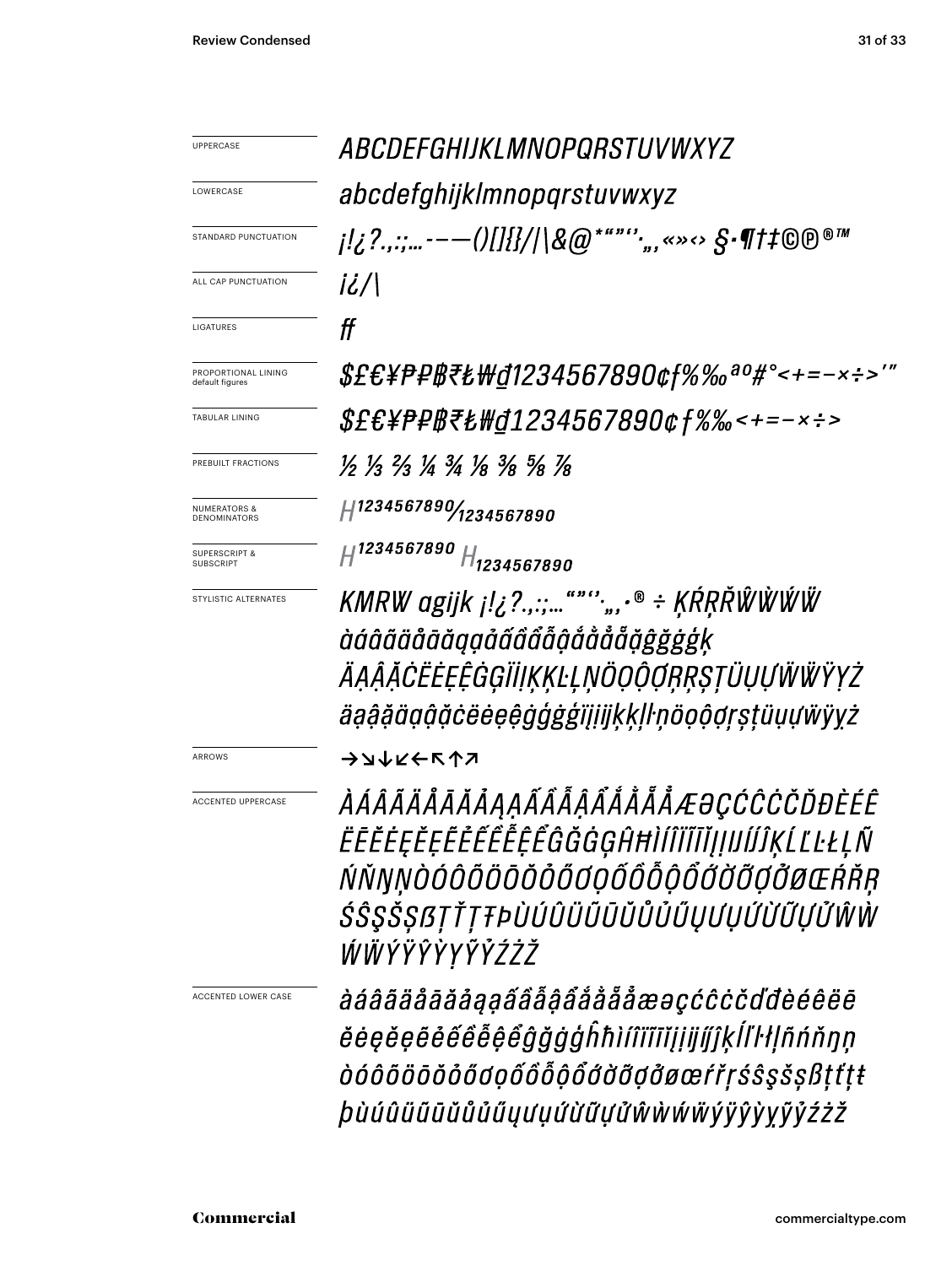| <b>OPENTYPE FEATURES</b><br><b>FAMILY WIDE</b>        | <b>DEACTIVATED</b>                   |                                     | <b>ACTIVATED</b>                                      |                                  |
|-------------------------------------------------------|--------------------------------------|-------------------------------------|-------------------------------------------------------|----------------------------------|
| ALL CAPS<br>opens up spacing, moves<br>punctuation up | iFish & 'Chips' for £2/\$5!?         |                                     | LIFISH & 'CHIPS' FOR £2/\$5!?                         |                                  |
| PROPORTIONAL LINING<br>default figures                | <b>Sale Price:</b><br>Originally:    | \$3,460 €1,895<br>¥7,031 £9,215     | Sale Price:<br>Originally:                            | \$3,460 €1,895<br>¥7,031 £9,215  |
| TABULAR LINING                                        | <b>Sale Price:</b><br>Originally:    | \$3,460 €1,895<br>¥7,031 £9,215     | Sale Price:<br>Originally:                            | $$3,460$ £1,895<br>¥7,031 £9,215 |
| <b>FRACTIONS</b><br>ignores numeric date format       | 21/03/10 and 21/18 460/920           |                                     | $21/03/10$ and $2\frac{1}{8}$ $46\frac{1}{2}$ $920$   |                                  |
| SUPERSCRIPT/SUPERIOR                                  | $x158 + y23 \times z18 - a4260$      |                                     | $\chi^{158}$ + $\chi^{23}$ × $\chi^{18}$ – $a^{4260}$ |                                  |
| SUBSCRIPT/INFERIOR                                    | x158 ÷ y23 × z18 – a4260             |                                     | $X_{158} \div Y_{23} \times Z_{18} - A_{4260}$        |                                  |
| DENOMINATOR<br>for making arbitrary fractions         | 0123456789 0123456789                |                                     | 0123456789 0123456789                                 |                                  |
| <b>NUMERATOR</b><br>for making arbitrary fractions    |                                      | 0123456789 0123456789               | 0123456789 0123456789                                 |                                  |
| <b>LANGUAGE FEATURE</b><br>Català (Catalan) ŀ glyph   |                                      | SIL·LABA col·lecció cal·ligrafia    | SILLABA col·lecció cal·ligrafia                       |                                  |
| LANGUAGE FEATURE<br>Română (Romanian) s accent        | <b>CONSTIINTA</b> însuși științifice |                                     | CONȘTIINȚA însuși științifice                         |                                  |
| <b>OPENTYPE FEATURES</b><br><b>ROMAN &amp; ITALIC</b> | <b>DEACTIVATED</b>                   |                                     | <b>ACTIVATED</b>                                      |                                  |
| STYLISTIC SET 01<br>alternate a                       | Made an average of £112,450          |                                     | Made an average of £112,450                           |                                  |
| STYLISTIC SET 02<br>alternate g                       | Regularizing storage regimen         |                                     | Regularizing storage regimen                          |                                  |
| STYLISTIC SET 03<br>alternate M                       | <b>Modifying 12-Cylinder Motors</b>  |                                     | <b>Modifying 12-Cylinder Motors</b>                   |                                  |
| STYLISTIC SET 04<br>alternate K k                     |                                      | Knowingly risky line of attack      | Knowingly risky line of attack                        |                                  |
| STYLISTIC SET 05<br>alternate R                       |                                      | <b>Bridges span the Rhine River</b> | <b>Bridges span the Rhine River</b>                   |                                  |
| STYLISTIC SET 06<br>alternate W                       |                                      | <b>Weathered from World War 2</b>   | Weathered from World War 2                            |                                  |
| STYLISTIC SET 12<br>round punctuation and accents     |                                      | Their witty reëlection "jingle!"    | Their witty reëlection "jingle!"                      |                                  |